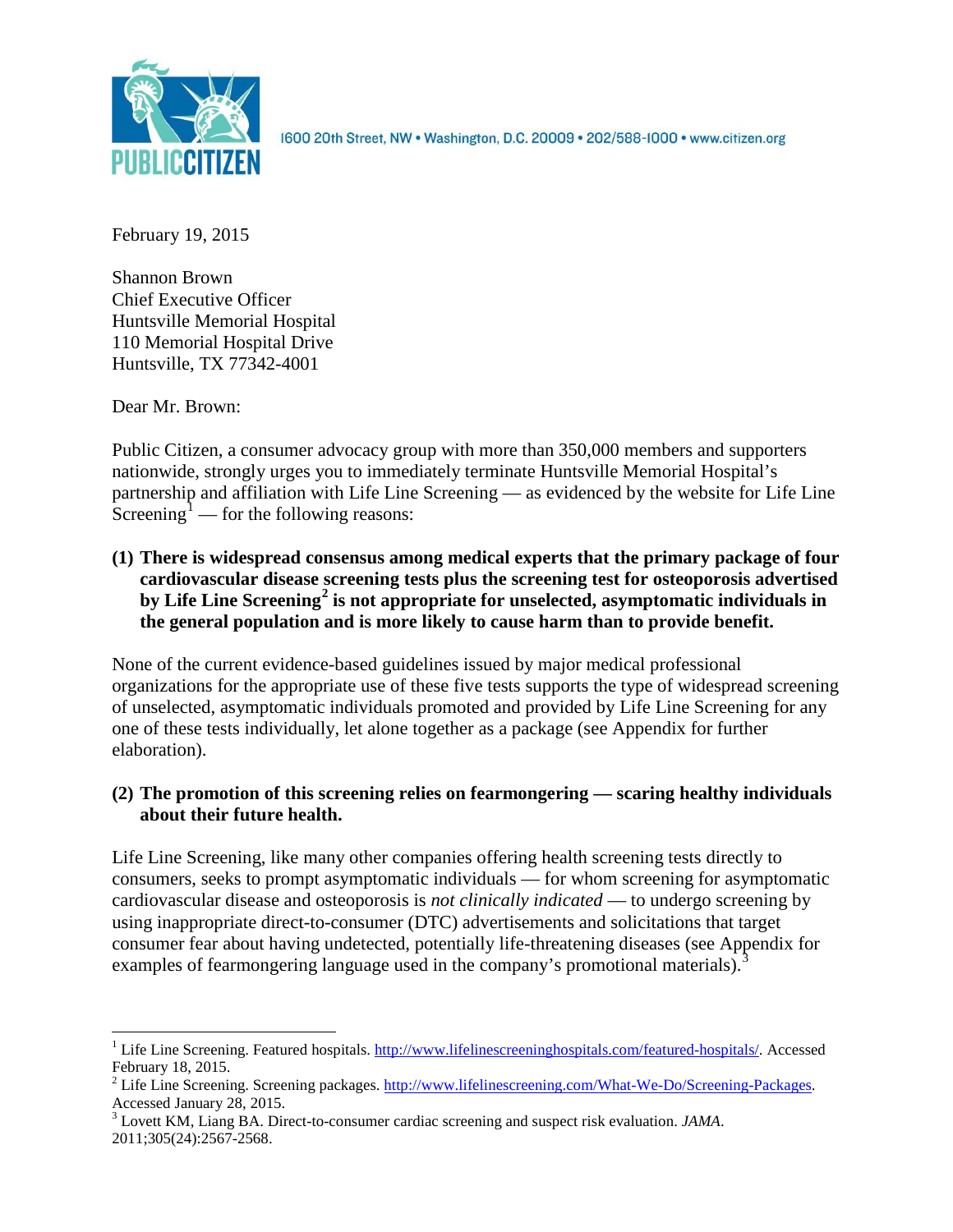### **(3) For many people, false-positive test results from this screening can lead to unfounded anxiety and additional unnecessary, risky, and costly diagnostic procedures and treatment interventions.**[4](#page-1-0),[5](#page-1-1)

Because this screening is performed broadly on *unselected, predominantly asymptomatic populations* (i.e., those not at significant risk), many people will have false**-**positive test results. False-positive results can cause unfounded anxiety and lead to additional diagnostic procedures and treatments, exposing screened individuals to additional risk of physical harm without providing offsetting benefits.

In addition to physical and psychological harms, false-positive results from medically inappropriate screening tests also cause financial harms to the people screened and to others. Unnecessary costs are borne *directly* by the screened patients/consumers for the initial screening and for some of the unnecessary follow-up testing and treatment interventions. Additionally, *indirect* cost to the broader insured population results from insurance companies passing on the costs of superfluous follow-up testing and treatment via increased premiums.

### **(4) Screening unselected, asymptomatic people will lead to** *overdiagnosis***, which occurs when individuals are diagnosed with conditions that will never cause symptoms or death.**

Some individuals undergoing inappropriate screening will have certain true-positive abnormal results, leading to the diagnosis of conditions that will never cause symptoms or death, a problem known as overdiagnosis.<sup>[6](#page-1-2)</sup> As with false-positive test results, overdiagnosis leads to unnecessary anxiety and unnecessary medical interventions. For example, imaging tests, such as the ultrasound cardiovascular disease screening tests offered by Life Line Screening, can detect abnormalities that for many people are minor and not destined to ever progress enough to cause symptoms or death; these people cannot benefit from treatment. In fact, they can only be harmed. When healthy people are systematically encouraged to get screened, overdiagnosis and the problems caused by it are made worse.<sup>[7](#page-1-3)</sup>

# **(5) The promotion and provision of this screening is** *unethical***.**

First, it is exploitative for Life Line Screening to profit from the promotion of medically nonbeneficial testing through the use of misleading advertisements and solicitations that play on people's fear. Second, this screening violates the ethical principles of beneficence (the duty to promote good and act in the best interest of the patient and the health of society) and nonmaleficence (the duty to do no harm to patients).<sup>[8](#page-1-4),[9](#page-1-5)</sup> Finally, direct-to-consumer promotional

<span id="page-1-5"></span><span id="page-1-0"></span><sup>4</sup> Lovett KM, Liang BA. Direct-to-consumer cardiac screening and suspect risk evaluation. *JAMA*.

<span id="page-1-1"></span><sup>2011;305(24):2567-2568.</sup> <sup>5</sup> Perry S. Buyer beware on 'direct-to-consumer' health screenings. March 21, 2012. *MinnPost.*  [http://www.minnpost.com/second-opinion/2012/03/buyer-beware-direct-consumer-health-screenings.](http://www.minnpost.com/second-opinion/2012/03/buyer-beware-direct-consumer-health-screenings) Accessed January 14, 2015.

<span id="page-1-2"></span><sup>6</sup> Welch HG, Schwartz LM, Woloshin S. *Overdiagnosed: Making People Sick in the Pursuit of Health*. 1st ed. Boston, MA: Beacon Press; 2011: at *xiv*.<br><sup>7</sup> *Ibid*. Page 44.<br><sup>8</sup> Wallace EA, Schumann JH, Weinberger SE. Ethics of commercial screening tests. *Ann Intern Med*.

<span id="page-1-3"></span>

<span id="page-1-4"></span><sup>2012;157(10):747-748.</sup>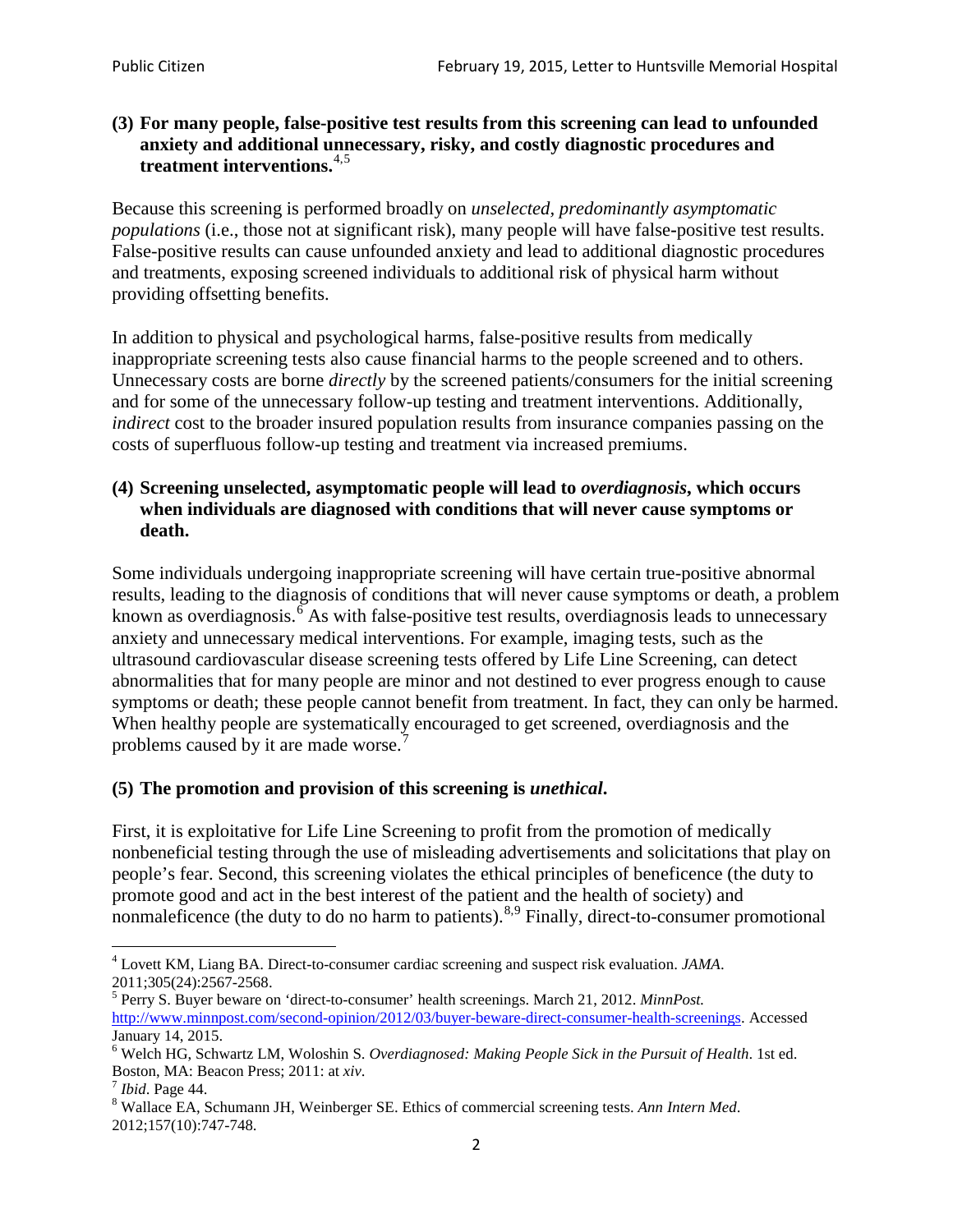materials for screening tests that fail to disclose published guidelines on recommended indications for these tests, as well as the risks of harm, violate the ethical principle of respect for persons and patient autonomy (the duty to protect and foster a patient's free, uncoerced choices). $\frac{10,11}{10,11}$  $\frac{10,11}{10,11}$  $\frac{10,11}{10,11}$  $\frac{10,11}{10,11}$ 

For these reasons, your institution's partnership with Life Line Screening does a great disservice to the community that you serve and adversely impacts public health more broadly. It is therefore imperative that your institution sever its relationship with Life Line Screening and refrain from endorsing the company's heavily promoted, nonselective, community**-**wide cardiovascular disease and osteoporosis screening programs.

Of note, many institutions like yours responded positively to similar requests from Public Citizen. In particular, on June 19, 2014, we wrote letters to 20 hospitals and medical institutions that had partnered with HealthFair, another company that inappropriately promotes similar direct-to-consumer cardiovascular disease screening tests, urging them to immediately sever their relationship with the company. [12](#page-2-2) Fifteen of the 20 institutions have informed either us or representatives of the news media that they have terminated or will be terminating their relationships with HealthFair. Public Citizen applauded these actions.

On August 11, 2014, the *Journal of the American Medical Association* published a Viewpoint article critical of hospital relationships with DTC disease screening companies.<sup>13</sup> The article co-authored by Erik Wallace, M.D., Associate Dean for the Colorado Springs Branch of the University of Colorado School of Medicine; John Schumann, M.D., Interim President, University of Oklahoma-Tulsa; and Steven Weinberger, M.D., Executive Vice President and Chief Executive Officer of the American College of Physicians, the pre**-**eminent national organization of internists — concluded as follows:

If the primary goal of hospitals and DTC screening companies is to improve the health of the populations they serve, then both entities should provide clear and convincing evidence of net benefit with the tests and treatments they offer. Given the controversy over the values and ethics of DTC screening companies and the services they offer, hospitals should clearly and publicly explain their relationships with DTC screening companies, given the lack of evidence to support mass vascular screenings. Hospitals also should justify such relationships transparently or, as Public Citizen suggests, sever such relationships.

Finally, we would also like to call to your attention the fact that on January 22, 2015, Public Citizen requested that the Federal Trade Commission investigate the advertising and promotional

<sup>&</sup>lt;sup>9</sup> Snyder L, American College of Physicians Ethics, Professionalism, and Human Rights Committee. American College of Physicians ethics manual. Sixth edition. Ann Intern Med. 2012;156(1):73-104.

<span id="page-2-0"></span><sup>&</sup>lt;sup>10</sup> Wallace EA, Schumann JH, Weinberger SE. Ethics of commercial screening tests. *Ann Intern Med*. 2012;157(10):747-748.

<span id="page-2-1"></span> $11$  Snyder L, American College of Physicians Ethics, Professionalism, and Human Rights Committee. American College of Physicians ethics manual: Sixth edition. *Ann Intern Med*. 2012;156(1):73-104.<br><sup>12</sup> Public Citizen. Letters to twenty hospitals and medical institutions asking them to end their partnerships with

<span id="page-2-2"></span>HealthFair. [http://www.citizen.org/hrg2206.](http://www.citizen.org/hrg2206) Accessed October 2, 2014.

<span id="page-2-3"></span><sup>13</sup> Wallace EA, Schumann JH, Weinberger SE. Hospital relationships with direct-to-consumer screening companies. *JAMA*. 2014;312(9):891-892. Published online August 11, 2014. doi:10.1001/jama.2014.9500.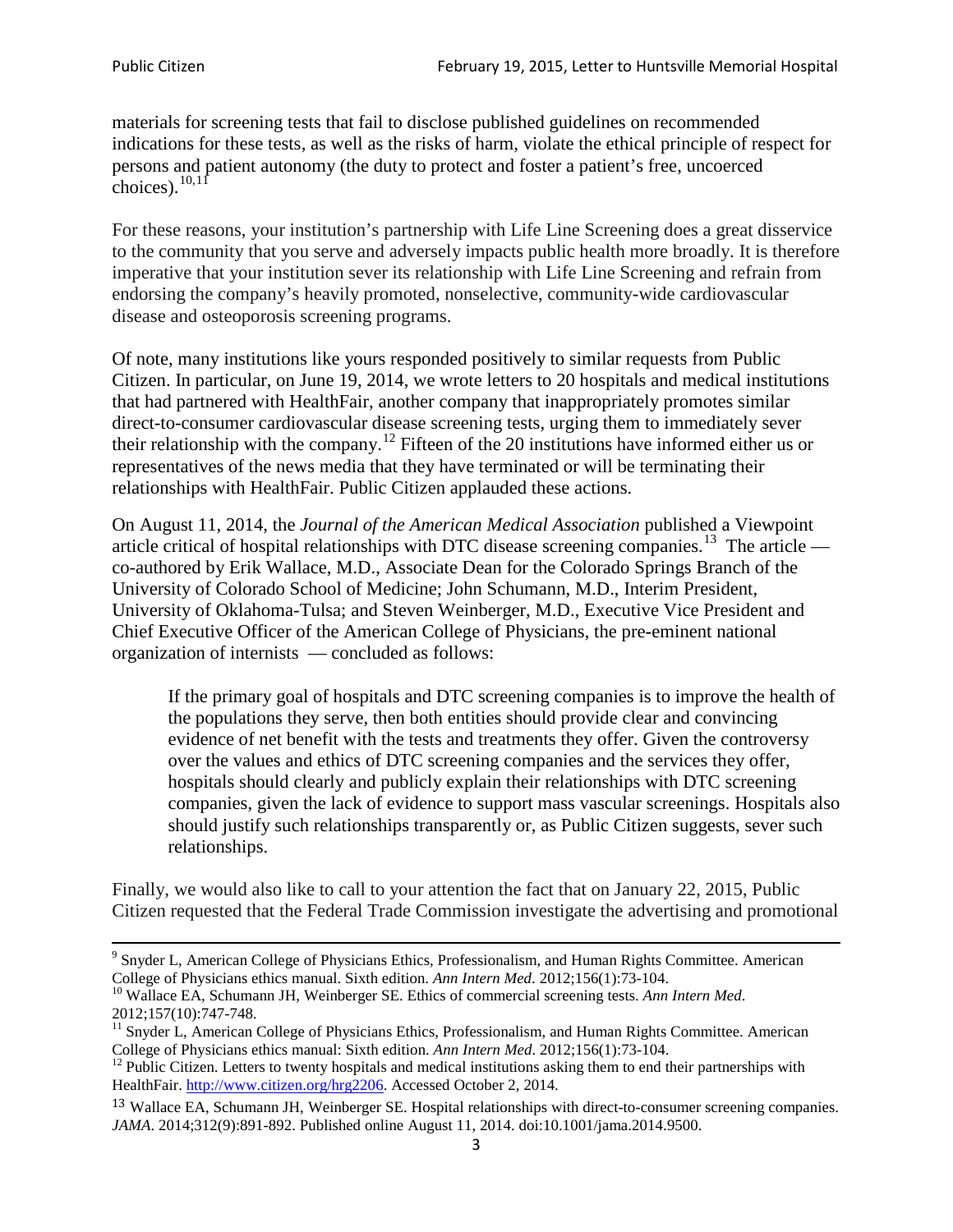activities of Life Line Screening. There is evidence that the company's advertising and promotional materials contain numerous statements that may be deceptive within the meaning of the Federal Trade Commission Act. These materials make unsubstantiated medical-benefit efficacy claims about Life Line Screening's primary cardiovascular disease and osteoporosis screening package, and they omit information material to consumers regarding the risks of adverse health-related outcomes and financial harms that may result from the screening.

Thank you for your prompt attention to this important patient safety and public health issue. Please contact us when you end your relationship with Life Line Screening.

Sincerely,

Vikram Krishnasamy, M.D., M.P.H. Researcher Public Citizen's Health Research Group

Michael Carome, M.D. **Director** Public Citizen's Health Research Group

Sidney M. Wolfe, M.D. Founder and Senior Adviser Public Citizen's Health Research Group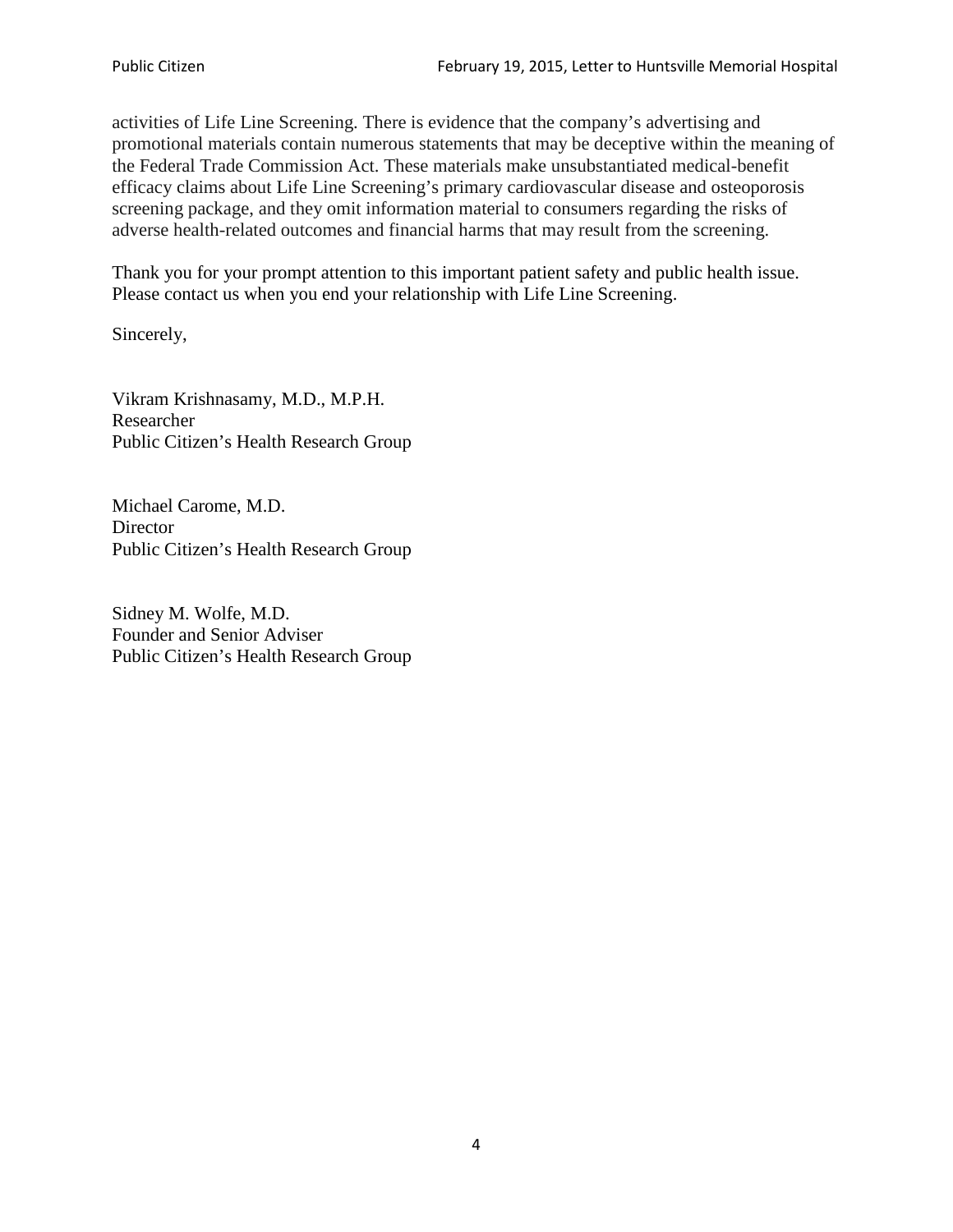## **Appendix**

### **Assessment of Cardiovascular Disease and Osteoporosis Screening Tests Offered by Life Line Screening**

Life Line Screening heavily promotes directly to consumers a package of four cardiovascular disease screening tests plus an osteoporosis risk assessment test.<sup>[14](#page-4-0),[15](#page-4-1)</sup> The four cardiovascular disease screening tests in the package are an electrocardiogram to screen for atrial fibrillation, a carotid artery ultrasound, an abdominal aortic aneurysm ultrasound, and a peripheral arterial disease test. The osteoporosis risk assessment test is an ultrasound of the heel bone to measure bone mass density.

Promotional materials describing these screening tests on the Life Line Screening website and in direct-to-consumer print solicitations mailed directly to people's homes misleadingly note the following:

Since our inception in 1993, we have screened nearly eight million people, and currently screen nearly one million people each year at over 16,000 screening events nationwide. Through this experience, we often identify serious health issues and **have helped save thousands of lives**. [16](#page-4-2) [Emphasis added]

"These screenings have **proven to be safe and accurate** in detecting your risks of stroke and vascular disease – so you and your doctor can do something about it before it's too late."<sup>[17](#page-4-3)</sup> [Emphasis added]

The Life Line Screening promotional materials recommend that adults over age 50 undergo these five screening tests annually:<sup>[18](#page-4-4),[19,](#page-4-5)[20,](#page-4-6)[21](#page-4-7),[22](#page-4-8)</sup>

Q. Who needs to be screened?

A. The answer is anyone over 50 who wants to be proactive about his or her health. …

Received November 2014.<br><sup>16</sup> Life Line Screening. Who we are. http://www.lifelinescreening.com/Who-We-Are. Accessed January 9, 2015.

<span id="page-4-3"></span><span id="page-4-2"></span><sup>17</sup> Undated letter from Kevin DeWeese, Director of Clinical Operations, Life Line Screening, to a consumer. Received November 2014.

<span id="page-4-0"></span><sup>&</sup>lt;sup>14</sup> Life Line Screening. Screening packages. [http://www.lifelinescreening.com/What-We-Do/Screening-Packages.](http://www.lifelinescreening.com/What-We-Do/Screening-Packages) AccessedJanuary 9, 2015.

<span id="page-4-1"></span><sup>&</sup>lt;sup>15</sup> Undated letter from Kevin DeWeese, Director of Clinical Operations, Life Line Screening, to a consumer.

<span id="page-4-4"></span><sup>&</sup>lt;sup>18</sup> Life Line Screening. Atrial fibrillation screening. [http://www.lifelinescreening.com/What-We-Do/What-We-](http://www.lifelinescreening.com/What-We-Do/What-We-Screen-For/Atrial-Fibrillation)[Screen-For/Atrial-Fibrillation.](http://www.lifelinescreening.com/What-We-Do/What-We-Screen-For/Atrial-Fibrillation) Accessed January 9, 2015.

<sup>&</sup>lt;sup>19</sup> Life Line Screening. Carotid artery disease screening. [http://www.lifelinescreening.com/What-We-Do/What-We-](http://www.lifelinescreening.com/What-We-Do/What-We-Screen-For/Carotid-Artery-Disease)

<span id="page-4-6"></span><span id="page-4-5"></span>[Screen-For/Carotid-Artery-Disease.](http://www.lifelinescreening.com/What-We-Do/What-We-Screen-For/Carotid-Artery-Disease) Accessed January 9, 2015.<br><sup>20</sup> Life Line Screening. Abdominal aortic aneurysm screening.. http://www.lifelinescreening.com/What-We-Do/What-We-Do/What-We-Screen-For/Abdominal-Aortic-Aneury

<span id="page-4-7"></span><sup>&</sup>lt;sup>21</sup> Life Line Screening. Peripheral arterial disease screening. [http://www.lifelinescreening.com/What-We-Do/What-](http://www.lifelinescreening.com/What-We-Do/What-We-Screen-For/Peripheral-Arterial-Disease)

<span id="page-4-8"></span>[We-Screen-For/Peripheral-Arterial-Disease.](http://www.lifelinescreening.com/What-We-Do/What-We-Screen-For/Peripheral-Arterial-Disease) Accessed January 9, 2015.<br><sup>22</sup> Life Line Screening. Osteoporosis screening/bone density test. [http://www.lifelinescreening.com/What-We-](http://www.lifelinescreening.com/What-We-Do/What-We-Screen-For/Osteoporosis)[Do/What-We-Screen-For/Osteoporosis.](http://www.lifelinescreening.com/What-We-Do/What-We-Screen-For/Osteoporosis) Accessed January 9, 2015.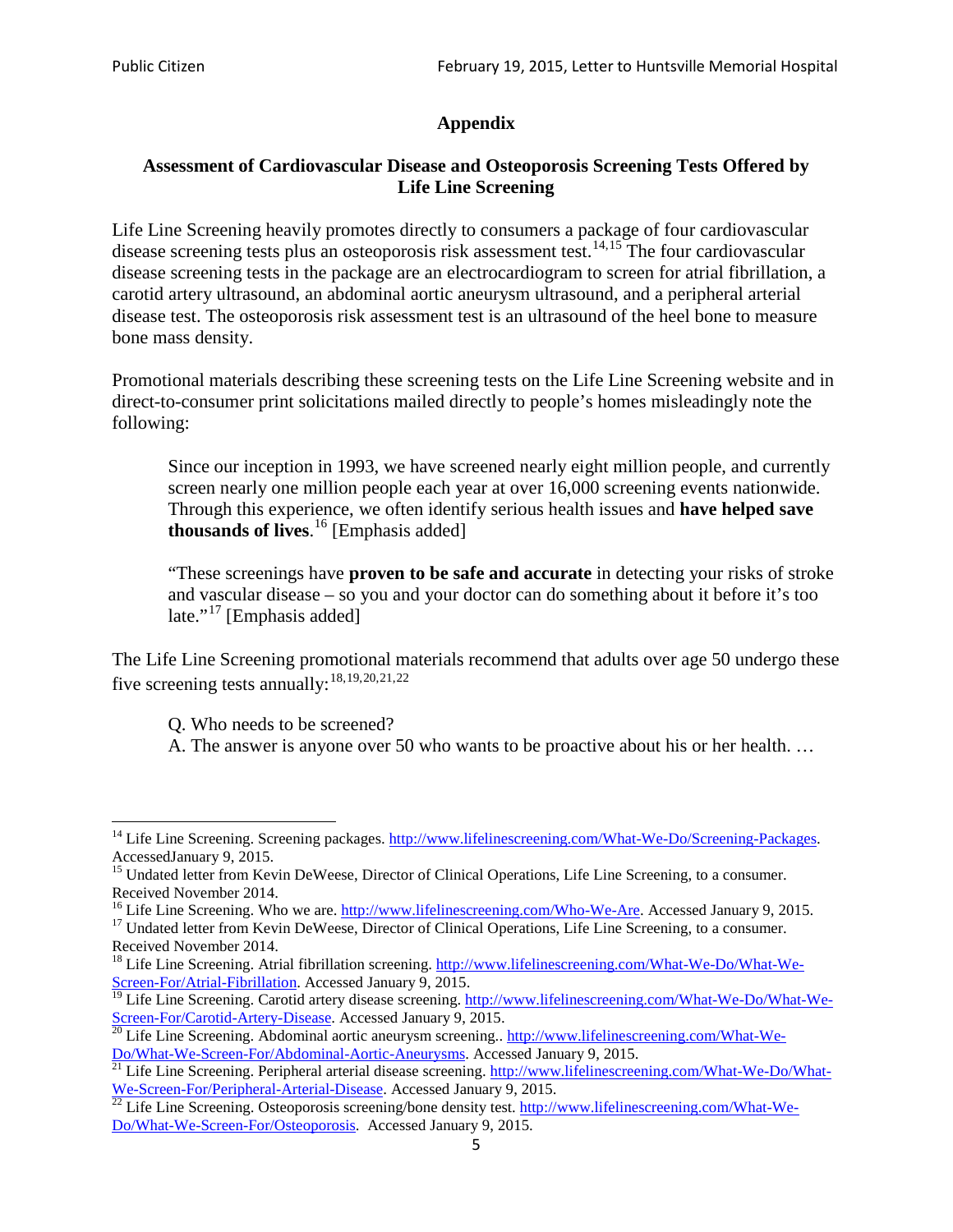However if you have a family history of stroke or heart disease, or if you have high risk factors such as being overweight, high cholesterol, smoking, or lack exercise you may wish to be screened, even if you are in your  $40^\circ$ s.<sup>[23](#page-5-0)</sup>

Life Line Screening's primary package is offered at a price of \$149, purportedly providing consumers a "savings of \$181."[24](#page-5-1)

Life Line Screening seeks to prompt asymptomatic individuals for whom screening for asymptomatic cardiovascular disease and osteoporosis is *not clinically indicated* to undergo screening by using inappropriate direct-to-consumer advertisements and solicitations that target consumer fear about having undetected, potentially life-threatening diseases.<sup>[25](#page-5-2)</sup> Examples of such statements found on Life Line Screening's website and print solicitation materials include the following:

- Website: "The absence of risk factors does **not** guarantee that a person will not die from a heart attack. In fact, 1 in 3 people who develop a myocardial infarction (MI) will not have any of the conventional risk factors, which include smoking, unhealthy diet, obesity, physical inactivity, high blood pressure, diabetes and raised lipids."[26](#page-5-3) [Emphasis in original]
- Website: "Similarly, **80% – 85% of strokes occur without warning in asymptomatic patients**, so they can only be significantly reduced by finding and treating the disease before it happens."<sup>[27](#page-5-4)</sup> [Emphasis added]
- Website: "Abdominal aortic aneurysms pose a threat because **they are usually silent until a medical emergency occurs**."[28](#page-5-5) [Emphasis added]
- Website: "**Aneurysms are a health risk because they can burst or rupture. A ruptured aneurysm can cause severe internal bleeding, which can lead to shock or even death.**"<sup>[29](#page-5-6)</sup> [Emphasis in original]
- Website: "Your carotid arteries are the two large blood vessels in your neck that supply blood to your brain. When these arteries become clogged with cholesterol, they become

<span id="page-5-0"></span><sup>&</sup>lt;sup>23</sup> Life Line Screening. Questions  $\&$  answers about Life Line Screening. Enclosure to undated letter from Kevin DeWeese, Director of Clinical Operations, Life Line Screening, to a consumer. Received November 2014. 24 Undated letter from Kevin DeWeese, Director of Clinical Operations, Life Line Screening, to a consumer.

<span id="page-5-1"></span>Received November 2014.

<span id="page-5-2"></span><sup>25</sup> Lovett KM, Liang BA. Direct-to-consumer cardiac screening and suspect risk evaluation. *JAMA*.  $2011;305(24):2567-2568$ .<br><sup>26</sup> Life Line Screening. The benefits of ultrasound screening in key cardiovascular disease areas.

<span id="page-5-3"></span>[http://www.lifelinescreeningresearch.com/the-benefits-of-ultrasound-screening/.](http://www.lifelinescreeningresearch.com/the-benefits-of-ultrasound-screening/) Accessed January 9, 2015.<br><sup>28</sup> Life Line Screening. Abdominal aortic aneurysm screening. http://www.lifelinescreening.com/What-We-<sup>28</sup>

<span id="page-5-5"></span><span id="page-5-4"></span>[Do/What-We-Screen-For/Abdominal-Aortic-Aneurysms.](http://www.lifelinescreening.com/What-We-Do/What-We-Screen-For/Abdominal-Aortic-Aneurysms) Accessed January 9, 2015. <sup>29</sup> Life Line Screening. Abdominal aortic aneurysm (AAA).

<span id="page-5-6"></span>[http://www.lifelinescreening.com/~/media/Files/US/pdfs/FactSheetAAAupdated.ashx.](http://www.lifelinescreening.com/~/media/Files/US/pdfs/FactSheetAAAupdated.ashx) Accessed January 9, 2015.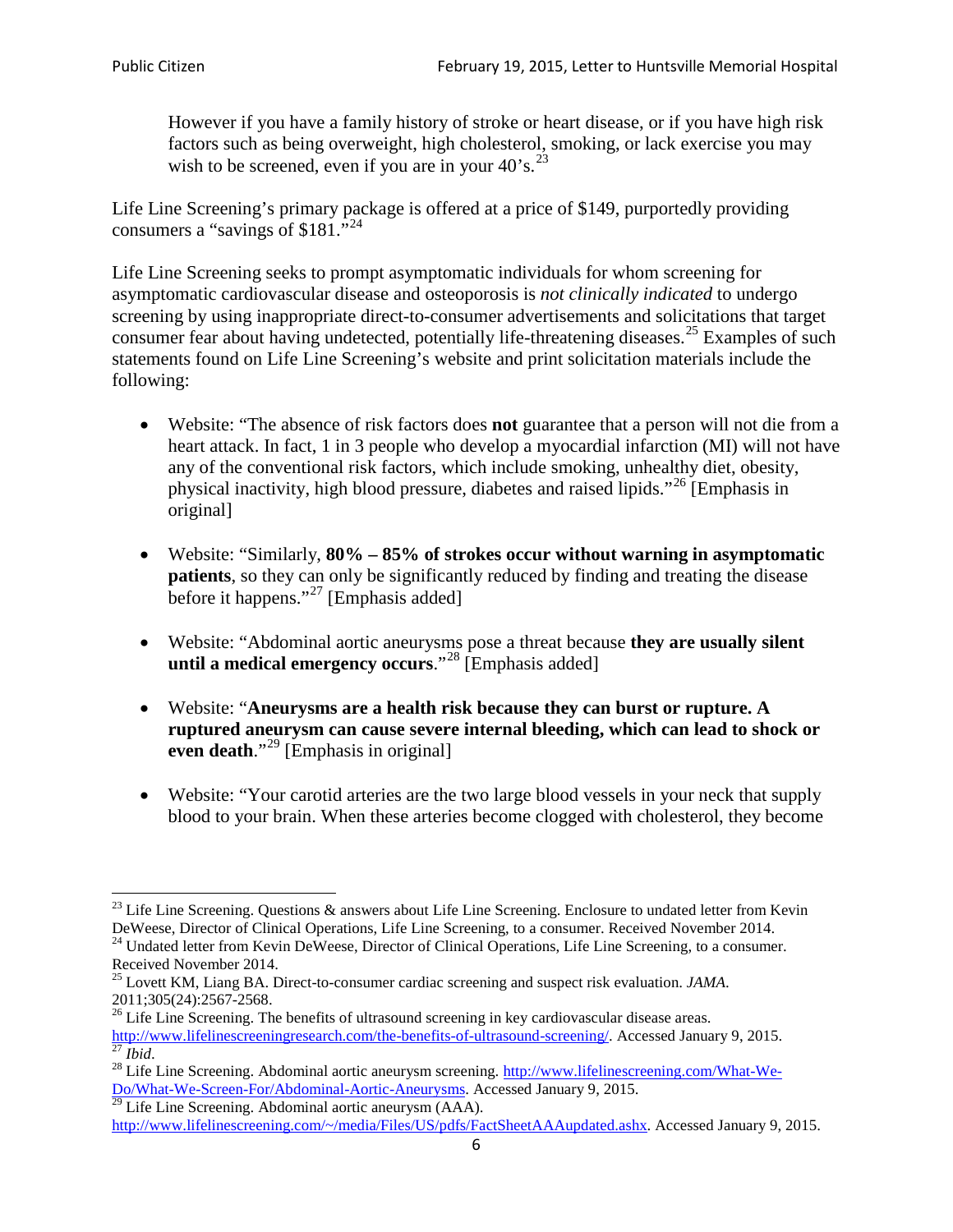**dangerously narrow**. **If a blood clot occurs in the carotid arteries, then blood cannot reach your brain and a stroke can result**. "<sup>[30](#page-6-0)</sup> [Emphasis added]

- Website: "A ruptured aortic aneurysm can cause massive internal bleeding and requires prompt emergency treatment to prevent death. **It is estimated that 80% of people with a ruptured aneurysm will die, and that many of these will die before being able to reach a hospital.**"<sup>[31](#page-6-1)</sup> [Emphasis added]
- Website: "As we age, bones begin to break down faster than new bone can be formed. Osteoporosis removes minerals from bones until they become so weak and brittle that they fracture very easily. Actions such as bending to pick up a newspaper, lifting a vacuum, or even coughing can cause a fracture. **Some fractures, such as hip fractures, may require hospitalization or major surgery, and may result in disability or even**  death."<sup>[32](#page-6-2)</sup> [Emphasis added]
- Direct-to-consumer letter: "These screenings have proven to be safe and accurate in detecting **your risks of stroke and vascular disease** – so you and your doctor **can do something about it before it's too late.**"<sup>[33](#page-6-3)</sup> [Emphasis added]
- Direct-to-consumer letter: "The lifetime risk of stroke for middle-aged men and women is 1 in 5 for women and 1 in 6 for men, and **it takes a terrible toll on families**."[34](#page-6-4) [Emphasis added]
- Direct-to-consumer letter: "Life Line Screening has conducted nearly 8 million screenings, and customers sometimes tell us they feel the **screenings saved their lives**."[35](#page-6-5) [Emphasis added]
- Direct-to-consumer letter:  $36$  "What's inside your arteries?" [Emphasis in original]

As discussed below, a review of current evidence-based guidelines and relevant scientific literature fails to provide support for use of these five tests — individually or together as a package — for widespread screening of asymptomatic individuals in the general adult population over age 50 on a one-time basis, let alone annually. For many individuals, the risks of harm outweigh the benefits of the testing. Moreover, since the tests are not clinically indicated for most people being screened, and since many people will undergo additional unnecessary testing, these screenings are resulting in financial harm to many individuals.

<span id="page-6-0"></span><sup>&</sup>lt;sup>30</sup> Life Line Screening. Carotid artery disease screening. [http://www.lifelinescreening.com/What-We-Do/What-We-](http://www.lifelinescreening.com/What-We-Do/What-We-Screen-For/Carotid-Artery-Disease)[Screen-For/Carotid-Artery-Disease.](http://www.lifelinescreening.com/What-We-Do/What-We-Screen-For/Carotid-Artery-Disease) Accessed January 9, 2015.<br><sup>31</sup> *Ibid.* 32 Life Line Screening. Osteoporosis screening/bone density test. [http://www.lifelinescreening.com/What-We-](http://www.lifelinescreening.com/What-We-Do/What-We-Screen-For/Osteoporosis)

<span id="page-6-2"></span><span id="page-6-1"></span>[Do/What-We-Screen-For/Osteoporosis.](http://www.lifelinescreening.com/What-We-Do/What-We-Screen-For/Osteoporosis) Accessed January 9, 2015. <sup>33</sup> Undated letter from Kevin DeWeese, Director of Clinical Operations, Life Line Screening, to a consumer.

<span id="page-6-3"></span>Received November 2014.<br><sup>34</sup> Ibid.

<span id="page-6-4"></span>

<span id="page-6-5"></span><sup>34</sup> *Ibid*. 35 *Ibid*. 36 *Ibid*.

<span id="page-6-6"></span>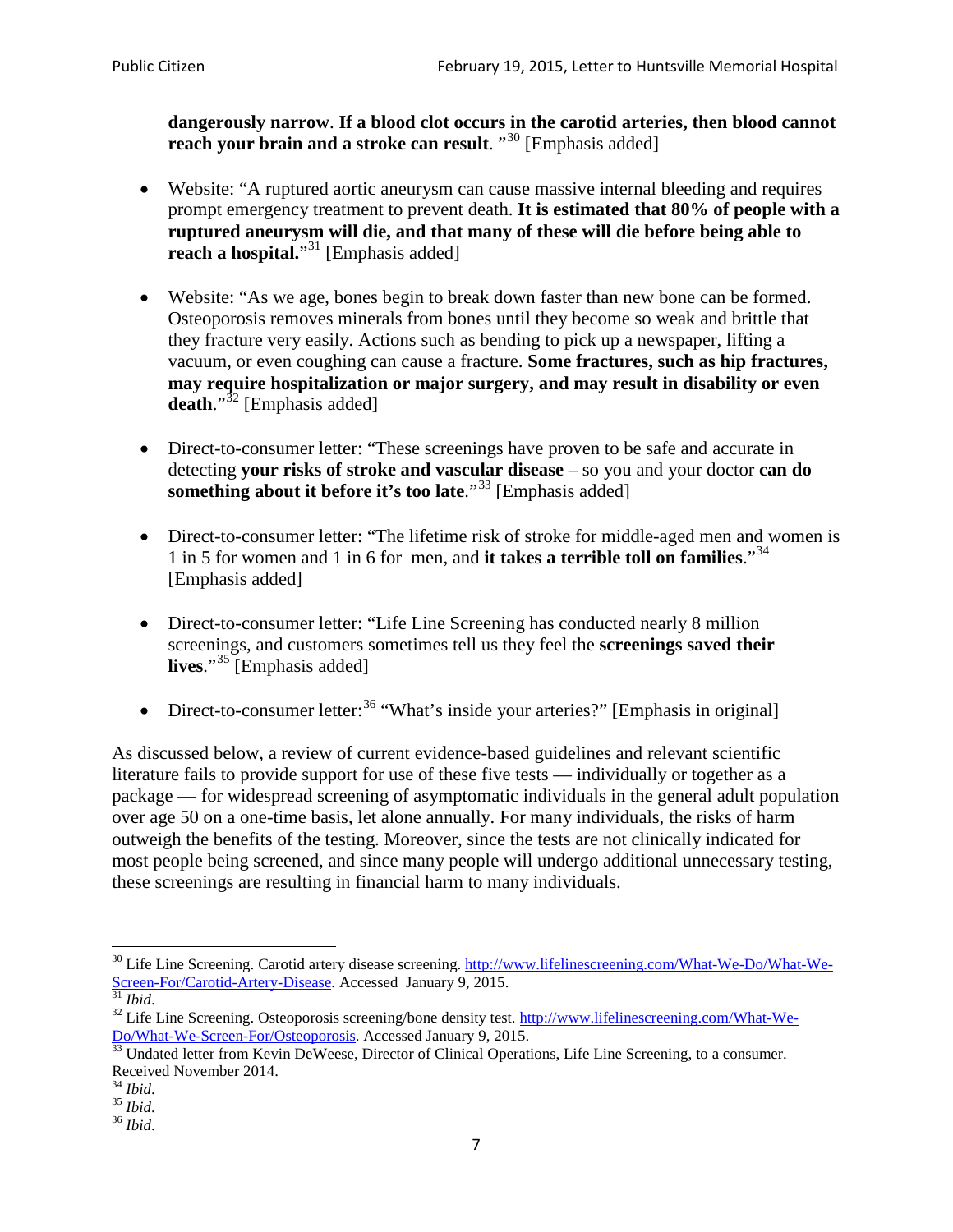Although the following screening tests sound appealing, each one either: (a) clinically benefits only appropriately selected high-risk groups of patients (rather than *all* adults over age 50); or (b) has not been scientifically proven to provide any clinically meaningful benefit to anyone. Widespread and indiscriminate use of these tests is likely to be harmful to large numbers of individuals in the general, asymptomatic population by yielding a significant number of falsepositive test results, leading to subsequent unnecessary diagnostic procedures and treatments, associated adverse effects of those procedures and treatments, and unwarranted anxiety in tested individuals. In addition, some individuals undergoing inappropriate screening will have truepositive abnormal results, but the abnormalities found will never cause symptoms or death, leading to overdiagnosis.

## **A. Atrial fibrillation screening with electrocardiogram (ECG):**

The Life Line Screening online promotional materials state:<sup>[37](#page-7-0)</sup>

Atrial Fibrillation is the most common type of heart arrhythmia (abnormal heartbeat). It occurs when the heart's upper chambers (the atria) beat irregularly or quiver. Without an effective heartbeat blood isn't pumped completely out of the atria, causing blood to pool and possibly clot. A clot can travel to other parts of the body, including the brain, where it may result in stroke.

Screening for Atrial Fibrillation

• A non-invasive procedure used to detect irregular heartbeat (a major risk factor for stroke), an Atrial Fibrillation screening is performed by attaching [ECG] electrodes above your wrists and ankles.

Who should have an atrial fibrillation screening?

• Anyone with risk factors for stroke, atrial fibrillation or carotid artery disease

How often should I get an atrial fibrillation screening?

• Annually

<span id="page-7-1"></span>However, we are not aware of any major medical professional organization that endorses widespread screening of asymptomatic patients younger than age 65 for atrial fibrillation. In addition, atrial fibrillation can be detected in most patients who have the condition simply by checking for an irregularly irregular pulse during a physical exam.

In 2011, the American Heart Association (AHA) and the American Stroke Association (ASA) jointly issued updated evidence-based guidelines for the primary prevention of stroke.<sup>[38](#page-7-1)</sup> The

<span id="page-7-0"></span><sup>&</sup>lt;sup>37</sup> Life Line Screening. Atrial fibrillation screening. [http://www.lifelinescreening.com/What-We-Do/What-We-](http://www.lifelinescreening.com/What-We-Do/What-We-Screen-For/Atrial-Fibrillation)[Screen-For/Atrial-Fibrillation.](http://www.lifelinescreening.com/What-We-Do/What-We-Screen-For/Atrial-Fibrillation) Accessed January 9, 2015.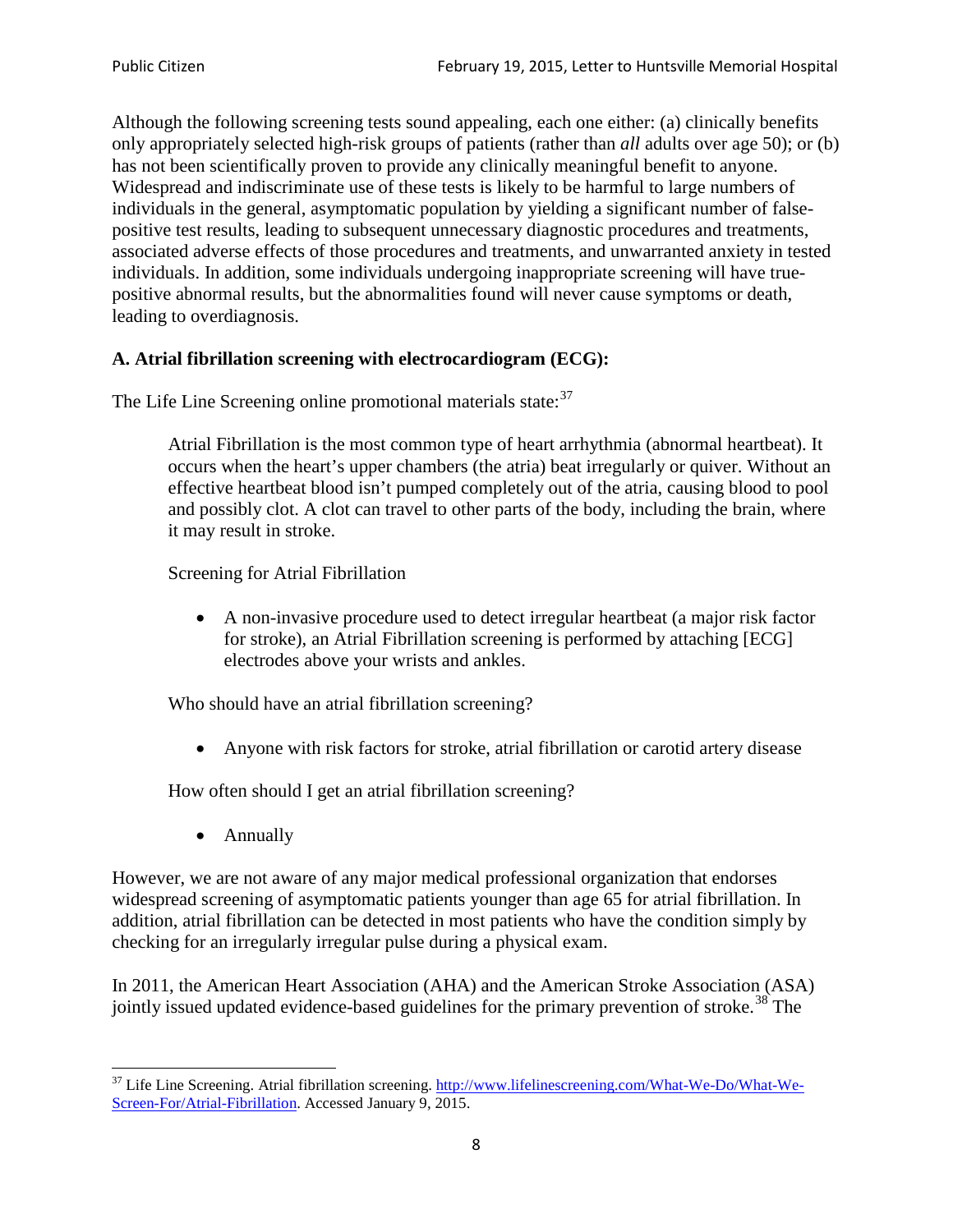American Academy of Neurology (AAN) affirmed the value of these guidelines. The 2011 AHA/ASA guidelines provided the following recommendation regarding screening for atrial fibrillation:

Active screening for atrial fibrillation in patients >65 years of age in primary care settings using pulse taking followed by an ECG as indicated can be useful.

In 2014, the AHA and the ASA issued updated evidence-based guidelines for the primary prevention of stroke.<sup>[39](#page-8-0)</sup> The AAN again affirmed the value of the updated guidelines, and the American Association of Neurological Surgeons, the Congress of Neurological Surgeons and the Preventive Cardiovascular Nurses Association endorsed them. The update provided the following recommendation regarding screening for atrial fibrillation:

Active screening for AF in the primary care setting in patients >65 years of age by pulse assessment followed by ECG as indicated can be useful.

In 2010 and 2012, the European Society of Cardiology issued evidence-based guidelines that similarly recommended that patients ages 65 and older be screened for atrial fibrillation by their primary health care providers by checking the pulse, followed by an ECG in case of irregularity. $40,41$  $40,41$ 

## **B. Stroke/Carotid Artery Ultrasound:**

The Life Line Screening online promotional materials state:<sup>[42](#page-8-3)</sup>

Your carotid arteries are the two large blood vessels in your neck that supply blood to your brain. When these arteries become clogged with cholesterol, they become dangerously narrow. If a blood clot occurs in the carotid arteries, then blood cannot reach your brain and a stroke can result. …

<sup>&</sup>lt;sup>38</sup> Goldstein LB, Bushnell CD, Adams RJ, et al. Guidelines for the primary prevention of stroke: A guideline for healthcare professionals from the American Heart Association/American Stroke Association. *Stroke*.

<sup>2011;42(2):517-584.</sup> [see page 1 for title, authors, ANA affirmation; see page 21 for recommendation]

<span id="page-8-0"></span> $\frac{2011,42(2)(317,601)}{39}$  Meschia JF, Bushnell C, Goden-Albala B, et al. Guidelines for the primary prevention of stroke: A statement for healthcare professionals from the American Heart Association/American Stroke Association. *Stroke*.

<sup>2014;45(12):3754-3832.</sup> [see page 1 for title, authors, ANA affirmation and other endorsements; see page 24 for recommendation]

<span id="page-8-1"></span><sup>40</sup> Camm AJ, Kirchhof P, Lip GYH, et al. Guidelines for the management of atrial fibrillation: The Task Force for the Management of Atrial Fibrillation of the European Society of Cardiology (ESC). *Eur Heart J*. 2010;31:2369- 2429. [See page 50]

<span id="page-8-2"></span><sup>41</sup> Camm AJ, Lip GYH, De Caterina R, et al. 2012 focused update of the ESC Guidelines for the management of atrial fibrillation: An update of the 2010 ESC Guidelines for the management of atrial fibrillation. *Eur Heart J*.

<span id="page-8-3"></span><sup>&</sup>lt;sup>2012</sup>;23(21):2719-2747. [See page 2733] 42 Life Line Screening. [http://www.lifelinescreening.com/What-We-Do/What-We-](http://www.lifelinescreening.com/What-We-Do/What-We-Screen-For/Carotid-Artery-Disease)[Screen-For/Carotid-Artery-Disease.](http://www.lifelinescreening.com/What-We-Do/What-We-Screen-For/Carotid-Artery-Disease) Accessed January 9, 2015.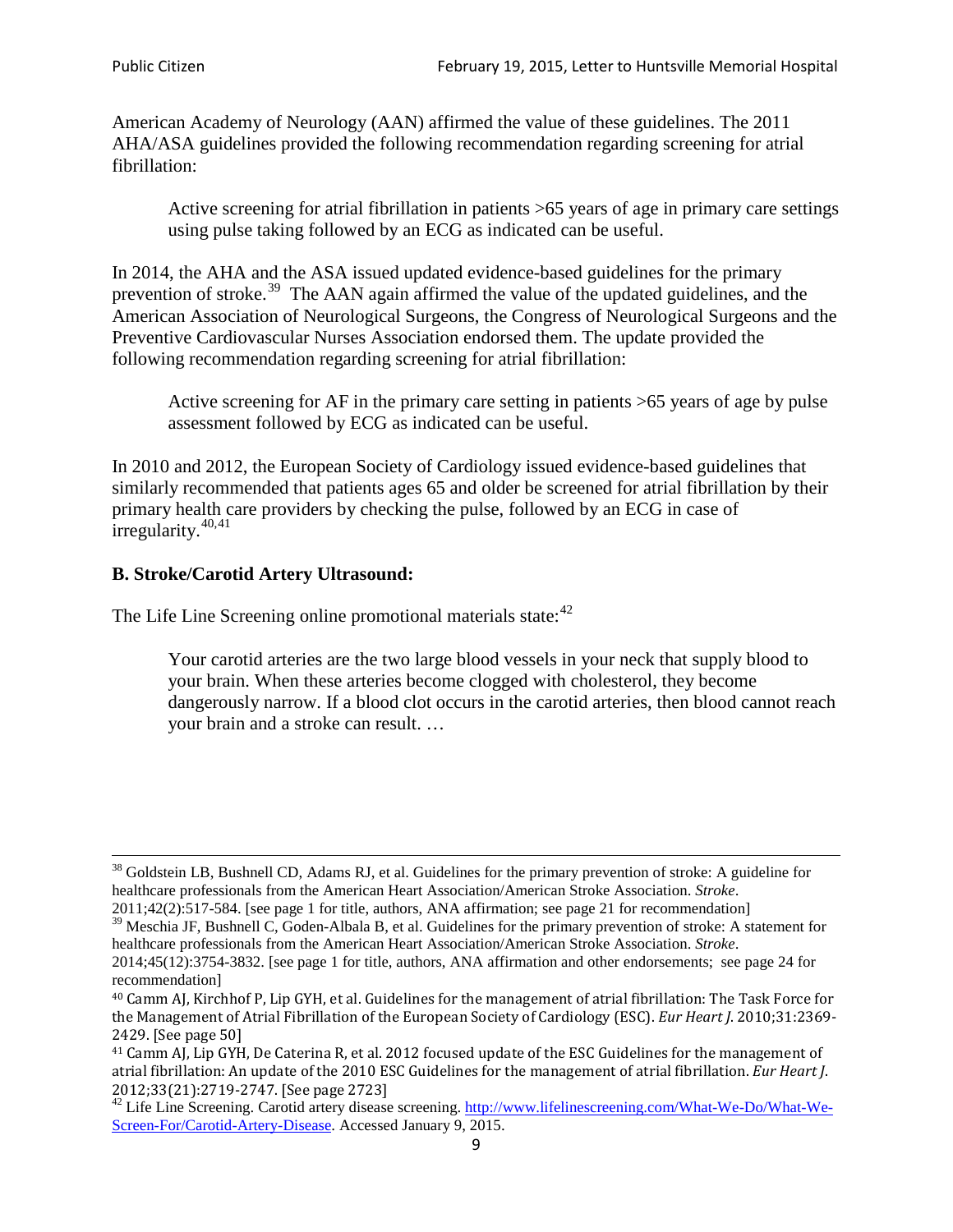Carotid Artery Disease (Plaque) Screening

• Simple, painless and non-invasive, this screening uses cutting-edge Doppler color flow ultrasound technology to create images of the carotid arteries while also measuring blood flow through them.

Who should have a carotid artery screening?

- Anyone over age 50
- Anyone over age 40 with risk factors

How often should I get a carotid artery screening?

• Annually

However, several major medical professional organizations affirmatively recommend *against* indiscriminate screening with carotid artery ultrasounds in low-risk, asymptomatic individuals, and we are not aware of any major medical professional organization that endorses such screening.

Good evidence indicates that although stroke is a leading cause of death and disability in the United States, a relatively small proportion of all disabling, unheralded strokes are due to carotid artery disease. Studies also suggest that only about 1 percent of the general population older than 65 has severe carotid artery stenosis (60 to 90 percent narrowing).<sup>[43](#page-9-0)</sup> Carotid artery stenosis is more prevalent in older adults, smokers, those with hypertension and those with heart disease; unfortunately, research has not found any single risk factor or clinically useful risk stratification tool that can reliably and accurately distinguish people who have clinically important carotid artery stenosis from those who do not.<sup>[44](#page-9-1)</sup>

In 2006, the AHA and the ASA issued a series of evidence-based guidelines for the primary prevention of stroke.[45](#page-9-2) The value of the guidelines was affirmed by the AAN. Although the guidelines did not include a specific recommendation about screening the general population for asymptomatic carotid stenosis, they did state the following:

Although highly selected patients may benefit, screening of general populations for asymptomatic carotid stenosis is unlikely to be cost-effective. The cost-effectiveness of even a one-time screening approach would be highly dependent on the ability to identify a group of persons with a high pretest likelihood of having high-grade asymptomatic disease, the availability of a screening test with a very high sensitivity and specificity when used on a side-scale basis, and very low perioperative complication rates.

<span id="page-9-0"></span> $^{43}$  U.S. Preventive Services Task Force. Screening for carotid artery stenosis: U.S. Preventive Services Task Force recommendation statement. Ann Intern Med. 2007;147(12):854-859.

<span id="page-9-2"></span>

<span id="page-9-1"></span><sup>&</sup>lt;sup>44</sup> *Ibid*. <sup>45</sup> Goldstein LB, Adams R, Alberts MJ, et al. Primary prevention of ischemic stroke: A guideline from the American <sup>45</sup> Goldstein LB, Adams R, Alberts MJ, et al. Primary prevention of ischemic stroke: A guide Heart Association/American Stroke Association Stroke Council. *Stroke*. 2006;37(6):1583-633.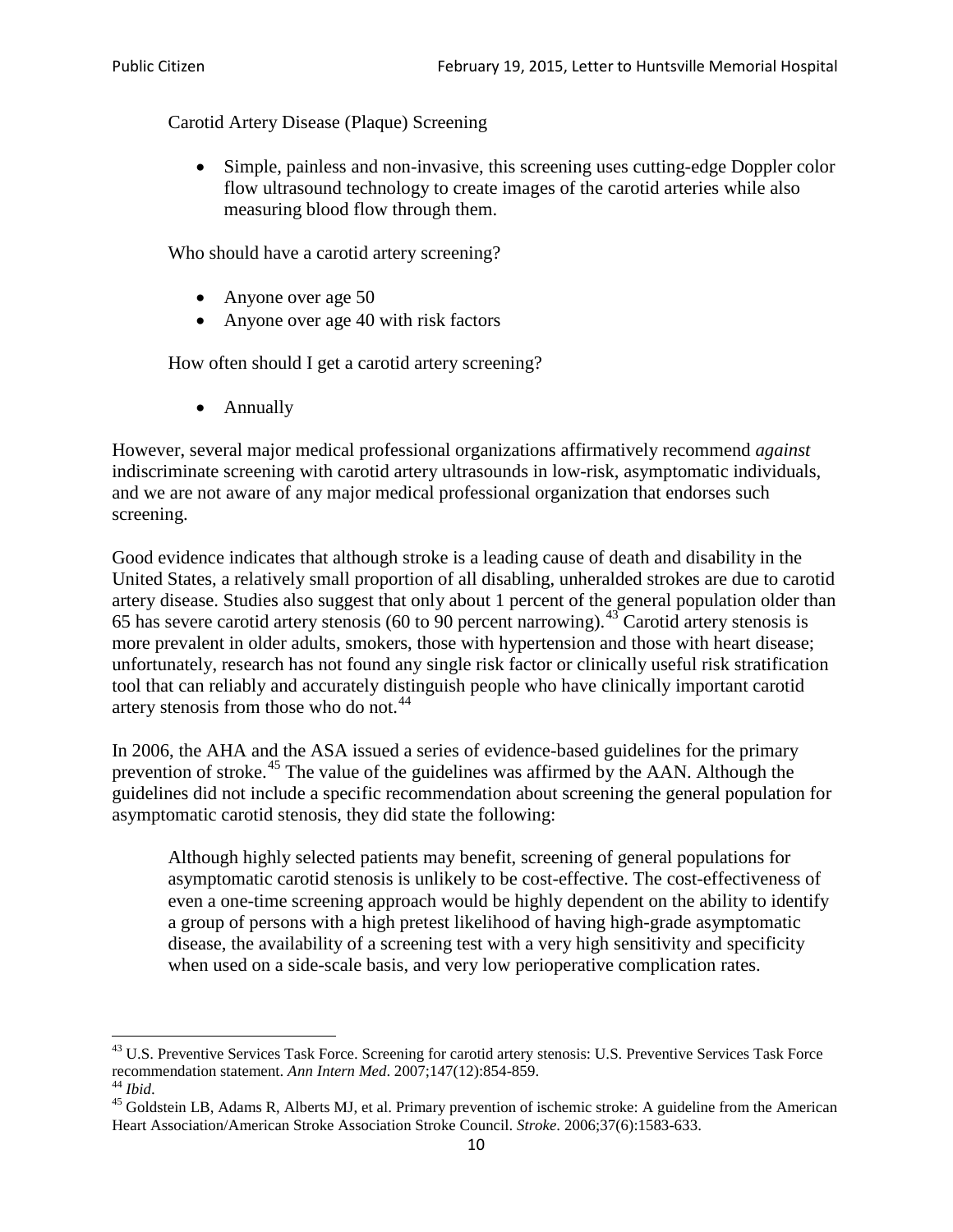These conditions for cost-effective screening are not met for carotid artery ultrasound screening of asymptomatic individuals in the general population, as discussed below.

In 2011, the AHA and the ASA issued updated guidelines for the primary prevention of stroke, the value of which was again affirmed by the  $AAN<sup>46</sup>$  $AAN<sup>46</sup>$  $AAN<sup>46</sup>$ . The updated guidelines stated the following:

Population screening for asymptomatic carotid artery stenosis is not recommended.

In 2014, the AHA and the ASA issued updated guidelines for the primary prevention of stroke.<sup>47</sup> The AAN again affirmed the value of the updated guidelines, and the American Association of Neurological Surgeons, the Congress of Neurological Surgeons, and the Preventive Cardiovascular Nurses Association endorsed them. The updated guidelines stated the following:

Screening low-risk populations for asymptomatic carotid artery stenosis is not recommended.

In 2007, the U.S. Preventive Services Task Force (USPSTF) issued an evidence-based grade D recommendation *against* screening for asymptomatic carotid artery stenosis in the general population.[48](#page-10-2) In making this a grade D recommendation, the USPSTF concluded with moderate certainty that for individuals with asymptomatic carotid artery stenosis, the benefits of screening do not outweigh the harms. It noted, in particular, the following:

#### **Importance**

Good evidence indicates that although stroke is a leading cause of death and disability in the United States, a relatively small proportion of all disabling, unheralded strokes is due to [carotid artery stenosis].

#### **Detection**

The most feasible screening test for severe [carotid artery stenosis] (for example, 60% to 99% stenosis) is duplex ultrasonography. Good evidence indicates that this test has moderate sensitivity and specificity and yields many false-positive results. A positive result on duplex ultrasonography is often confirmed by digital subtraction angiography, which is more accurate but can cause serious adverse events. Noninvasive confirmatory tests, such as magnetic resonance angiography, involve some inaccuracy. Given these facts, some people with false-positive test results may receive unnecessary invasive carotid endarterectomy surgery.

<span id="page-10-0"></span><sup>&</sup>lt;sup>46</sup> Goldstein LB, Bushnell CD, Adams RJ, et al. Guidelines for the primary prevention of stroke: A guideline for healthcare professionals from the American Heart Association/American Stroke Association. *Stroke*.<br>2011;42(2):517-584. [see page 1 for title, authors, ANA affirmation; see page 25 for recommendation]

<span id="page-10-1"></span><sup>&</sup>lt;sup>47</sup> Meschia JF, Bushnell C, Goden-Albala B, et al. Guidelines for the primary prevention of stroke: A statement for healthcare professionals from the American Heart Association/American Stroke Association. *Stroke*. 2014;45(12):3754-3832. [see page 1 for title, authors, ANA affirmation and other endorsements; see page 30 for

recommendation]

<span id="page-10-2"></span><sup>&</sup>lt;sup>48</sup> U.S. Preventive Services Task Force. Screening for carotid artery stenosis: U.S. Preventive Services Task Force recommendation statement. *Ann Intern Med*. 2007;147(12):854-9.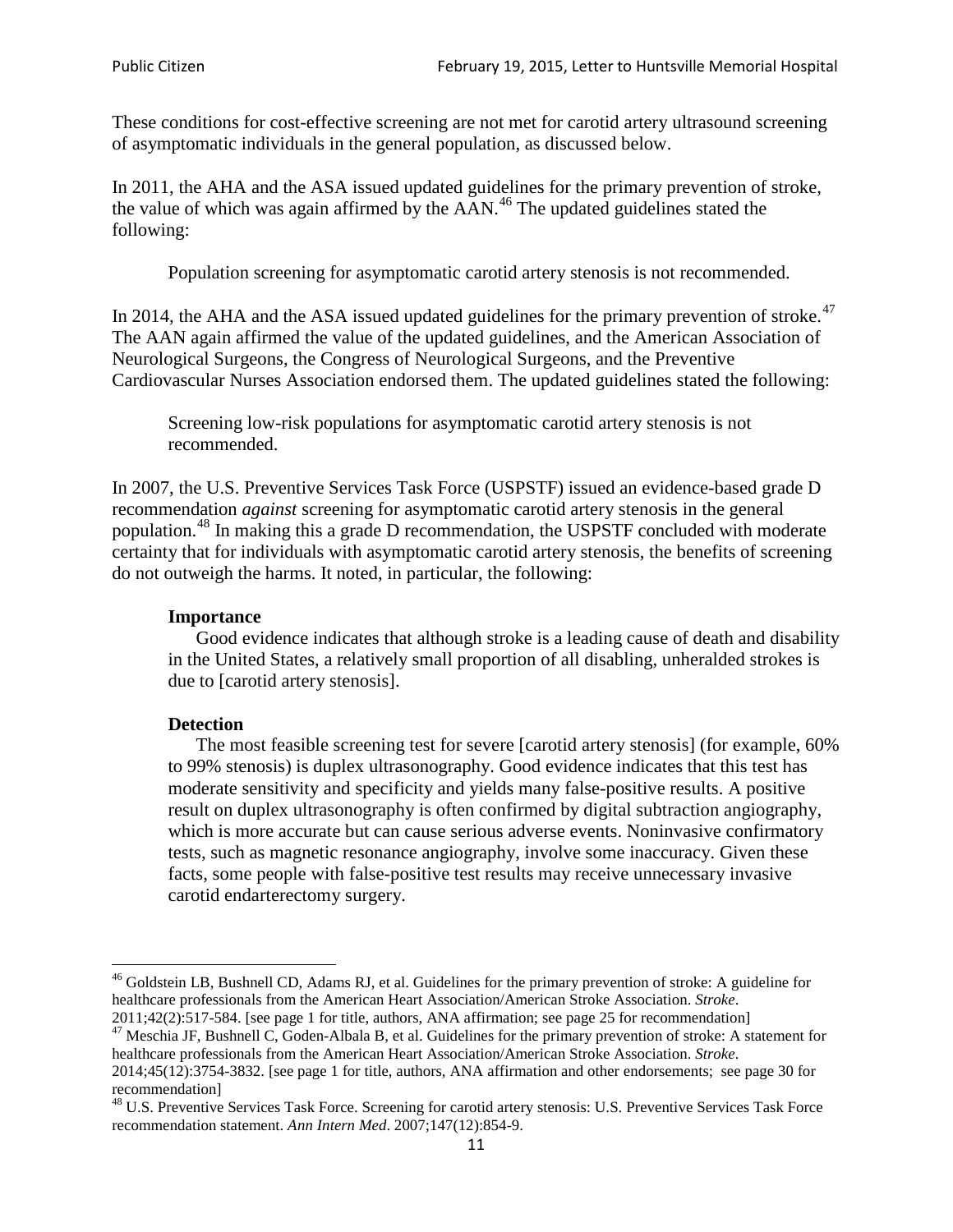### **Benefits of Detection and Early Intervention**

Good evidence indicates that in selected, high-risk trial participants with asymptomatic severe [carotid artery stenosis], carotid endarterectomy by selected surgeons reduces the 5-year absolute incidence of all strokes or perioperative death by approximately 5%. These benefits would be less among asymptomatic people in the general population. For the general primary care population, the benefits are judged to be no greater than small.

### **Harms of Detection and Early Intervention**

Good evidence indicates that both the testing strategy and the treatment with carotid endarterectomy can cause harms. A testing strategy that includes angiography will itself cause some strokes. A testing strategy that does not include angiography will cause some strokes by leading to carotid endarterectomy in people who do not have severe [carotid artery stenosis]. In excellent centers, carotid endarterectomy is associated with a 30-day stroke or mortality rate of about 3%; some areas have higher rates. These harms are judged to be no less than small.

In July 2014, the USPSTF issued an updated recommendation against screening for asymptomatic carotid artery stenosis in the general population.<sup>[49](#page-11-0)</sup> In reaffirming its prior recommendation, the USPSTF concluded with moderate certainty that the harms of screening for asymptomatic carotid artery stenosis outweigh the benefits. The USPSTF presented the following updated rationale: $50$ 

#### **Importance**

Stroke is a leading cause of death and disability in the United States. Although asymptomatic carotid artery stenosis is a risk factor for stroke, it causes a relatively small proportion of strokes.

#### **Detection**

The most feasible screening test for carotid artery stenosis (defined as 60% to 99% stenosis) is ultrasonography. Although adequate evidence indicates that this test has high sensitivity and specificity, in practice, ultrasonography yields many false-positive results in the general population, which has a low prevalence of carotid artery stenosis (approximately 0.5% to 1%). There are no externally validated, reliable tools that can determine who is at increased risk for carotid artery stenosis or for stroke when carotid artery stenosis is present. Adequate evidence indicates that the accuracy of screening by auscultation of the neck is poor.

## **Benefits of Detection and Early Intervention**

There is no direct evidence on the benefits of screening for carotid artery stenosis. Adequate evidence indicates that in selected trial participants with asymptomatic carotid artery stenosis, carotid endarterectomy (CEA) performed by selected surgeons reduces the absolute incidence of all strokes or perioperative death by approximately 3.5%

<span id="page-11-0"></span><sup>&</sup>lt;sup>49</sup> LeFevre on behalf of the U.S. Preventive Services Task Force. Screening for asymptomatic carotid artery stenosis: U.S. Preventive Services Task Force Recommendation Statement. *Ann Intern Med*. Published online July 8, 2014. doi:10.7326/M14-1333. <sup>50</sup> *Ibid*.

<span id="page-11-1"></span>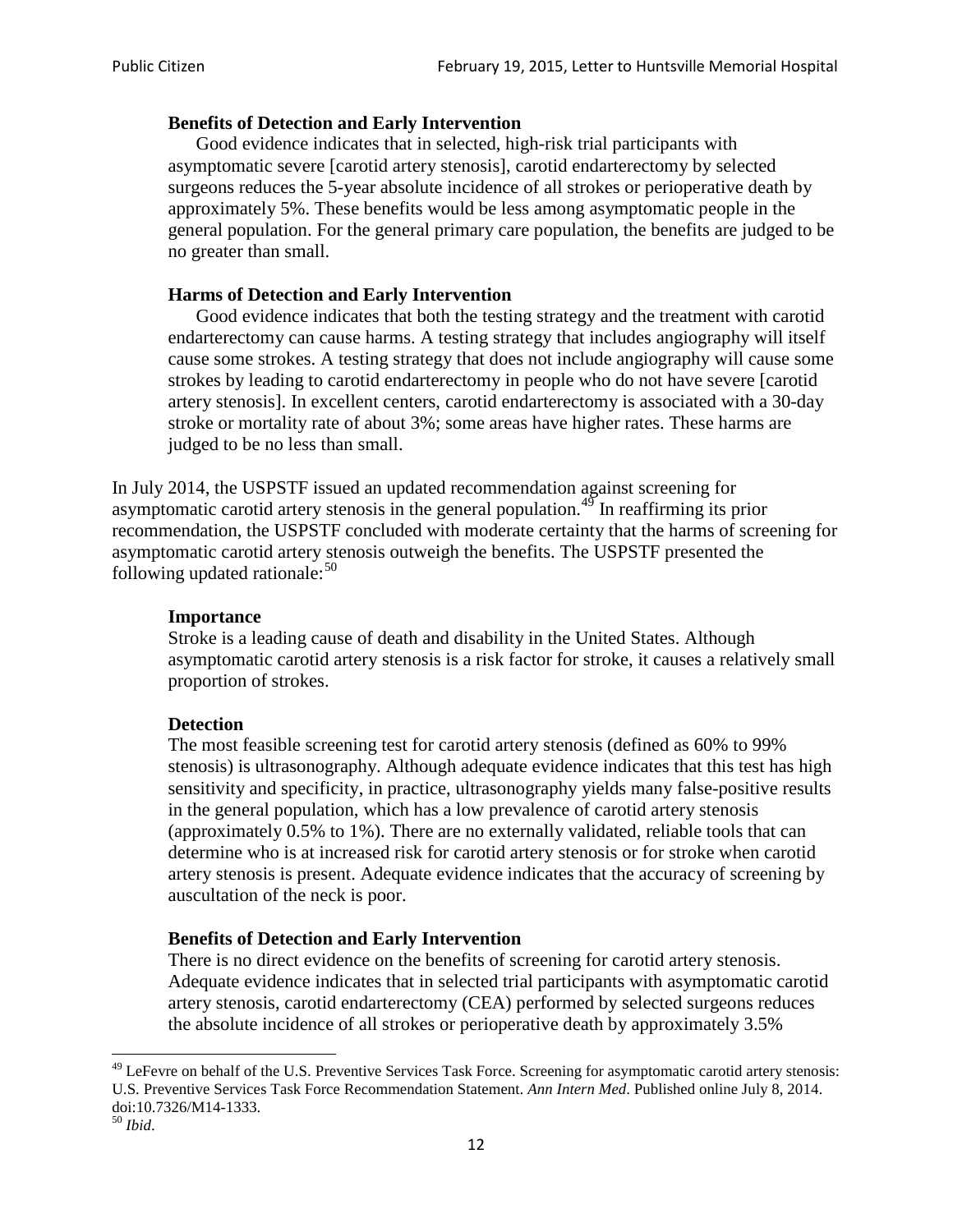compared with (outdated) medical management. However, this difference is probably smaller with current optimal medical management. The magnitude of these benefits would be smaller in asymptomatic persons in the general population. For the general primary care population, the magnitude of benefit is small to none. There is no evidence that identification of asymptomatic carotid artery stenosis leads to any benefit from adding or increasing medication doses (beyond current standard medical therapy for cardiovascular disease prevention).

#### **Harms of Detection and Early Intervention**

Adequate evidence indicates that both the testing strategy for carotid artery stenosis and treatment with CEA can cause harms. Although screening with ultrasonography has few direct harms, all screening strategies, including those with or without confirmatory tests (that is, digital subtraction or magnetic resonance angiography), have imperfect sensitivity and specificity and could lead to unnecessary interventions and result in serious harms. In selected centers similar to those in the trials, CEA is associated with a 30-day stroke or mortality rate of approximately 2.4%; reported rates are as high as approximately 5% in low-volume centers and 6% in certain states. Myocardial infarctions are reported in 0.8% to 2.2% of patients after CEA. The 30-day stroke or mortality rate after carotid angioplasty and stenting (CAAS) is approximately 3.1% to 3.8%. The overall magnitude of harms of screening and subsequent treatment of asymptomatic carotid artery stenosis is small to moderate depending on patient population, surgeon, center volume, and geographic location.

In 2007, the American Society of Neuroimaging, with co-sponsorship by the Society of Vascular and Interventional Neurology, issued evidence-based recommendations on the screening of asymptomatic carotid artery disease in the general population and selected subsets of patients.<sup>[51](#page-12-0)</sup> These societies issued a grade E recommendation *against* screening for carotid artery stenosis in the general population or in a selected population based on age, gender or any other variable alone. The criteria for a grade E recommendation were that the prevalence of disease may be high or low but detection and treatment is documented to have no benefit, or prevalence of disease is low. They also issued a grade A recommendation that screening of selective subpopulations of adults age 65 or older with at least three cardiovascular risk factors (hypertension, coronary artery disease, current cigarette smoking or hyperlipidemia) needs to be considered. The criteria of a grade A recommendation were that the prevalence of disease is high and detection and treatment is of documented benefit.

In 2011, the Society for Vascular Surgery issued a position statement recommending ultrasound screening of carotid arteries only for high-risk individuals age 55 or older, taking into account cardiovascular risk factors, such as a history of hypertension, diabetes mellitus, smoking,

<span id="page-12-0"></span><sup>&</sup>lt;sup>51</sup> Qureshi AI, Alexandrov AV, Tegeler CH, et al. Guidelines for screening of extracranial carotid artery disease: a statement for healthcare professionals from the multidisciplinary practice guidelines committee of the American Society of Neuroimaging; cosponsored by the Society of Vascular and Interventional Neurology. *J Neuroimaging*. 2007;17(1):19-47.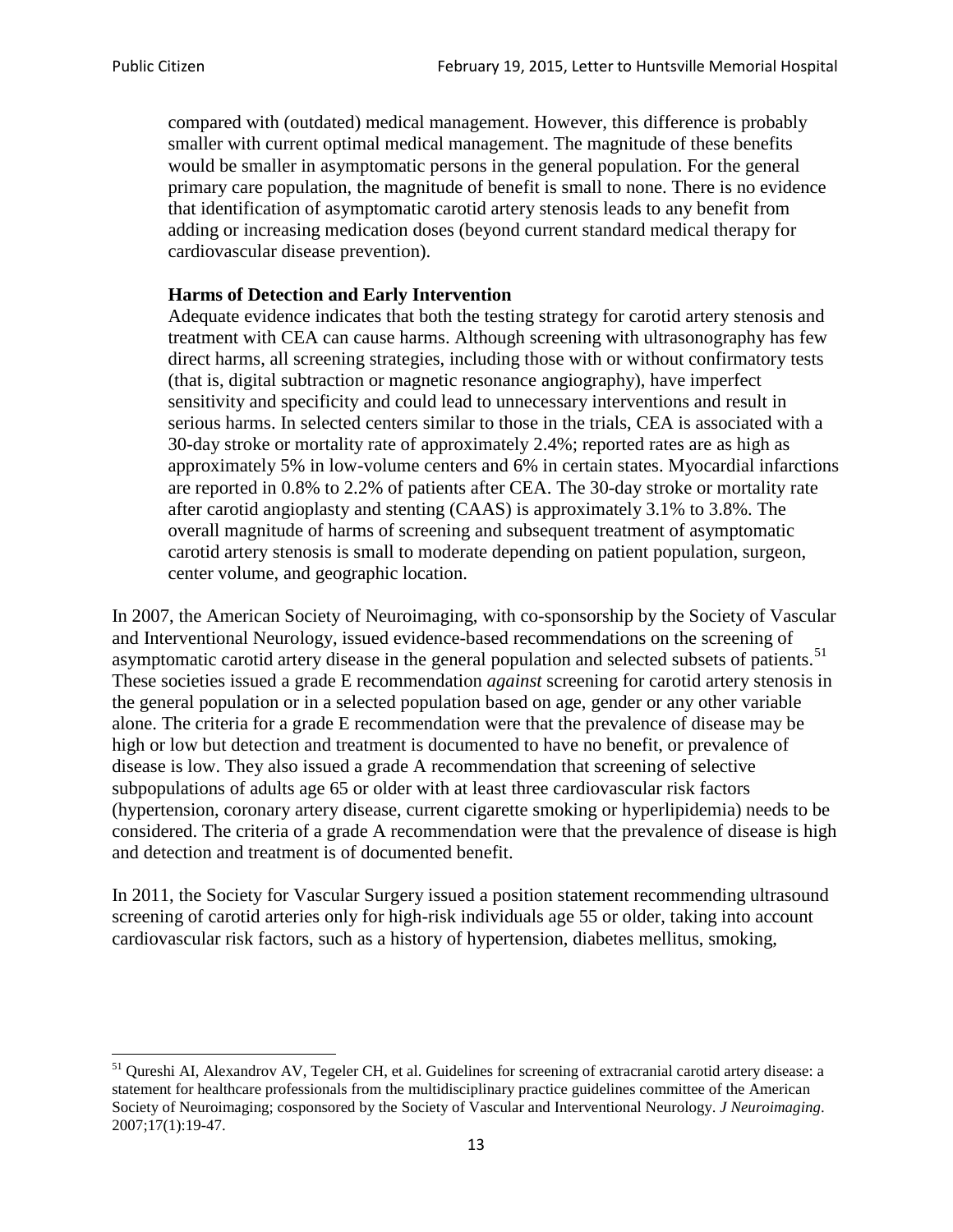hypercholesterolemia, or known cardiovascular disease.<sup>[52](#page-13-0)</sup> The position statement provided little substantive evidence to support this recommendation.

Thus, screening for carotid artery stenosis with ultrasound in the general, asymptomatic population has *not* been shown to significantly improve clinical outcomes, and numerous medical professional organizations strongly recommend against such screening.

#### **C. Abdominal Aortic Aneurysm Ultrasound:**

The Life Line Screening online promotional materials state:<sup>[53](#page-13-1)</sup>

An Abdominal Aortic Aneurysm (AAA), a specific kind of aneurysm, is a condition in which the lining of the blood vessel called the aorta is enlarged within the abdomen. Abdominal aortic aneurysms pose a threat because they are usually silent until a medical emergency occurs.

The abdominal aorta is the largest blood vessel in the body and the main artery that originates in the heart. As the lining weakens from age and other risk factors, the vessel wall thins and expands. …

Screening for Aortic Aneurysms

• A painless, non-invasive procedure, an abdominal aortic aneurysm screening requires you to lie on your back while a technician uses ultrasound to take images and measurements of your abdominal aorta. …

Who should have an aortic aneurysm screening?

• Anyone with risk factors

How often should I get an aortic aneurysm screening?

• Annually

By definition, an AAA is present when aortic diameter equals or exceeds 3.0 cm (slightly more than one inch).<sup>[54](#page-13-2)</sup> Most people who have an AAA show no signs or symptoms until it ruptures. The strongest risk factor for *rupture* of an AAA is the aortic diameter.<sup>[55](#page-13-3)</sup> Thus, risk of AAA rupture rises with increasing size of the aneurysm. AAAs with a diameter between 3.0 and 3.9

<span id="page-13-0"></span><sup>&</sup>lt;sup>52</sup> Society for Vascular Surgery. SVS position statement on vascular screenings. January 2011. http://www.vascularweb.org/about/positionstatements/Pages/svs-position-statement-on-vascular-screening.aspx.<br>Accessed January 14, 2015.

<span id="page-13-1"></span>Accessed January 14, 2015.<br>
Sa Life Line Screening. Abdominal aortic aneurysm screening. http://www.lifelinescreening.com/What-We-<br>
Do/What-We-Screen-For/Abdominal-Aortic-Aneurysms. Accessed January 9, 2015.

<span id="page-13-2"></span> $\frac{54}{9}$  Fleming C, Whitlock EP, Beil TL, Lederle FA. Screening for abdominal aortic aneurysm: A best-evidence systematic review for the U.S. Preventive Services Task Force. *Ann Intern Med.* 2005;142(3):203-211.<br><sup>55</sup> Lederle FA, Johnson GR, Wilson SE, et al. Rupture rate of large abdominal aortic aneurysms in patients refusing

<span id="page-13-3"></span>or unfit for elective repair. *JAMA*. 2002;287(22):2968-2972.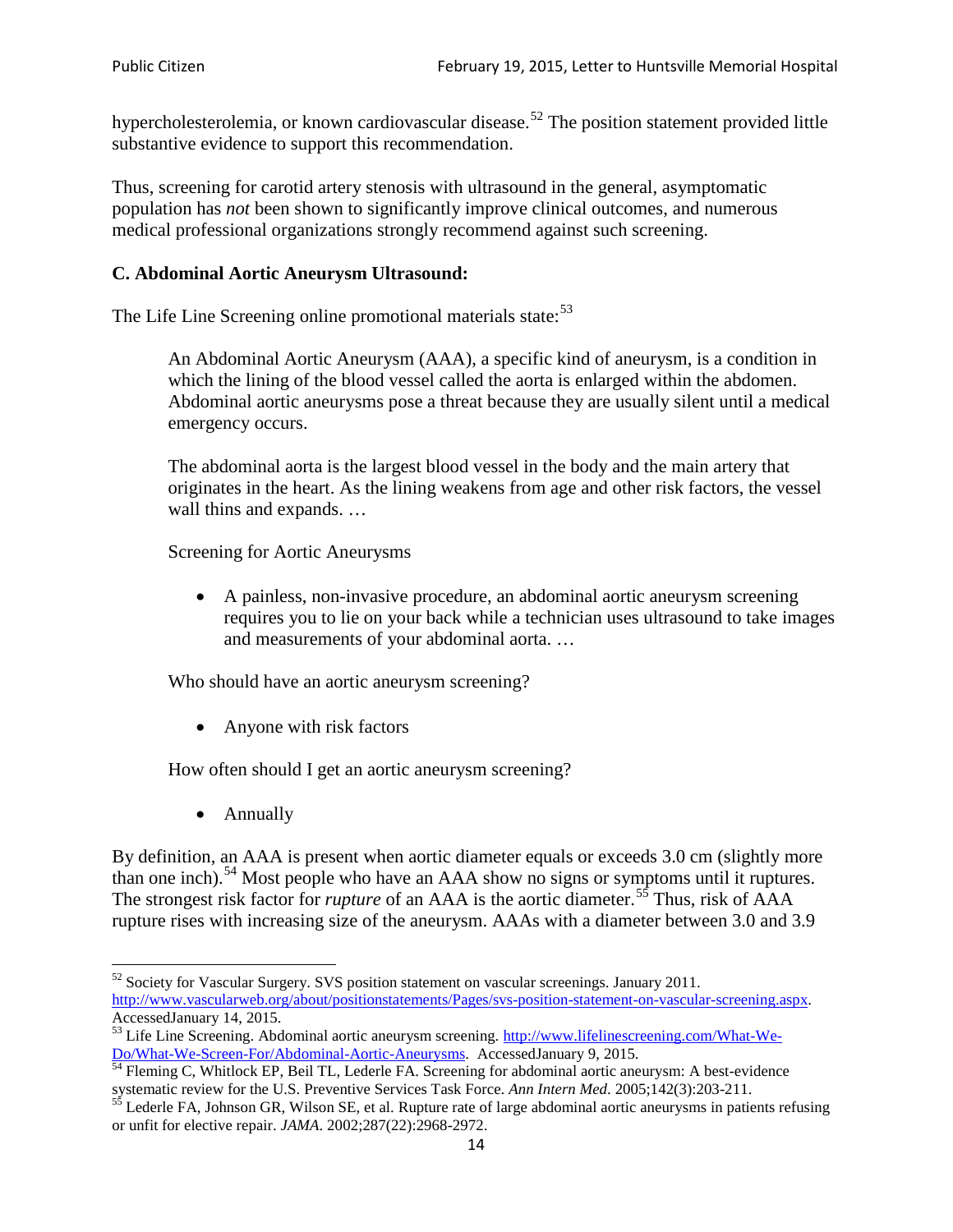cm have an essentially 0 percent annual rupture risk; those with between 4.0 and 4.9 cm have a 1 percent risk; and those between 5.0 and 5.9 cm have a 11 percent annual rupture risk.<sup>[56](#page-14-0)</sup>

In a study of an unselected general population in the U.K., the prevalence of AAA was six times greater in men than women for all age groups.<sup>[57](#page-14-1)</sup> For men not screened for  $AAA$ , almost all deaths from ruptured AAAs occurred after age 65, with more than half occurring before age 80.<sup>[58](#page-14-2)</sup> For women not screened for AAA, the majority of AAA-related deaths occurred after age 80.<sup>[59](#page-14-3)</sup>

Several major medical professional organizations affirmatively recommend one-time ultrasound screening for AAAs *only in certain high-risk individuals* given the epidemiology of AAAs described above, and we are not aware of any major medical professional organization that endorses indiscriminate ultrasound screening for AAAs in low-risk, asymptomatic individuals.

In 2005, the USPSTF issued the following evidence-based recommendations for AAA screening:  $60$ 

(1) A grade B recommendation for one-time screening for AAA by ultrasonography in men age 65 to 75 who have ever smoked. In making this a grade [B recommendation,](http://www.uspreventiveservicestaskforce.org/uspstf/gradespre.htm#brec) the USPSTF offered the following rationale:

> The USPSTF found good evidence that screening for AAA and surgical repair of large AAAs ( $\geq$ 5.5 cm) in men age 65 to 75 years who have ever smoked (current and former smokers) leads to decreased AAA-specific mortality. There is good evidence that abdominal ultrasonography, performed in a setting with adequate quality assurance (that is, in an accredited facility with credentialed technologists), is an accurate screening test for AAA. There is also good evidence of important harms of screening and early treatment, including an increased number of surgeries with associated clinically significant morbidity and mortality, and short-term psychological harms. On the basis of the moderate magnitude of net benefit, the USPSTF concluded that the benefits of screening for AAA in men age 65 to 75 years who have ever smoked outweigh the harms.

(2) No recommendation for or against screening for AAA in men age 65 to 75 who have *never* smoked. In making this grade C recommendation, the USPSTF offered the following rationale:

> The USPSTF found good evidence that screening for AAA in men age 65 to 75 years who have never smoked leads to decreased AAA-specific mortality. There is, however, a lower prevalence of large AAAs in men who have never smoked

<span id="page-14-0"></span><sup>&</sup>lt;sup>56</sup> LeFevre ML on behalf of the U.S. Preventive Services Task Force. Screening for abdominal aortic aneurysm: U.S. Preventive Services Task Force recommendation statement. *Ann Intern Med*. Online June 24, 2014. doi:

<span id="page-14-1"></span><sup>10.7326/</sup>M14-1204.<br> $57$  Scott RA, Bridgewater SG, Ashton HA. Randomized clinical trial of screening for abdominal aortic aneurysm in women. *Br J Surg.* 2002;89(3):283-285.

<span id="page-14-4"></span><span id="page-14-3"></span>

<span id="page-14-2"></span><sup>&</sup>lt;sup>58</sup> *Ibid.*<br><sup>59</sup> *Ibid. Comen. Breeft Bervices Task Force. Screening for abdominal aortic aneurysm: Recommendation statement. <i>Ann* <sup>60</sup> U.S. Preventive Services Task Force. Screening for abdominal aortic aneurysm: Re *Intern Med*. 2005;142(3):198-202.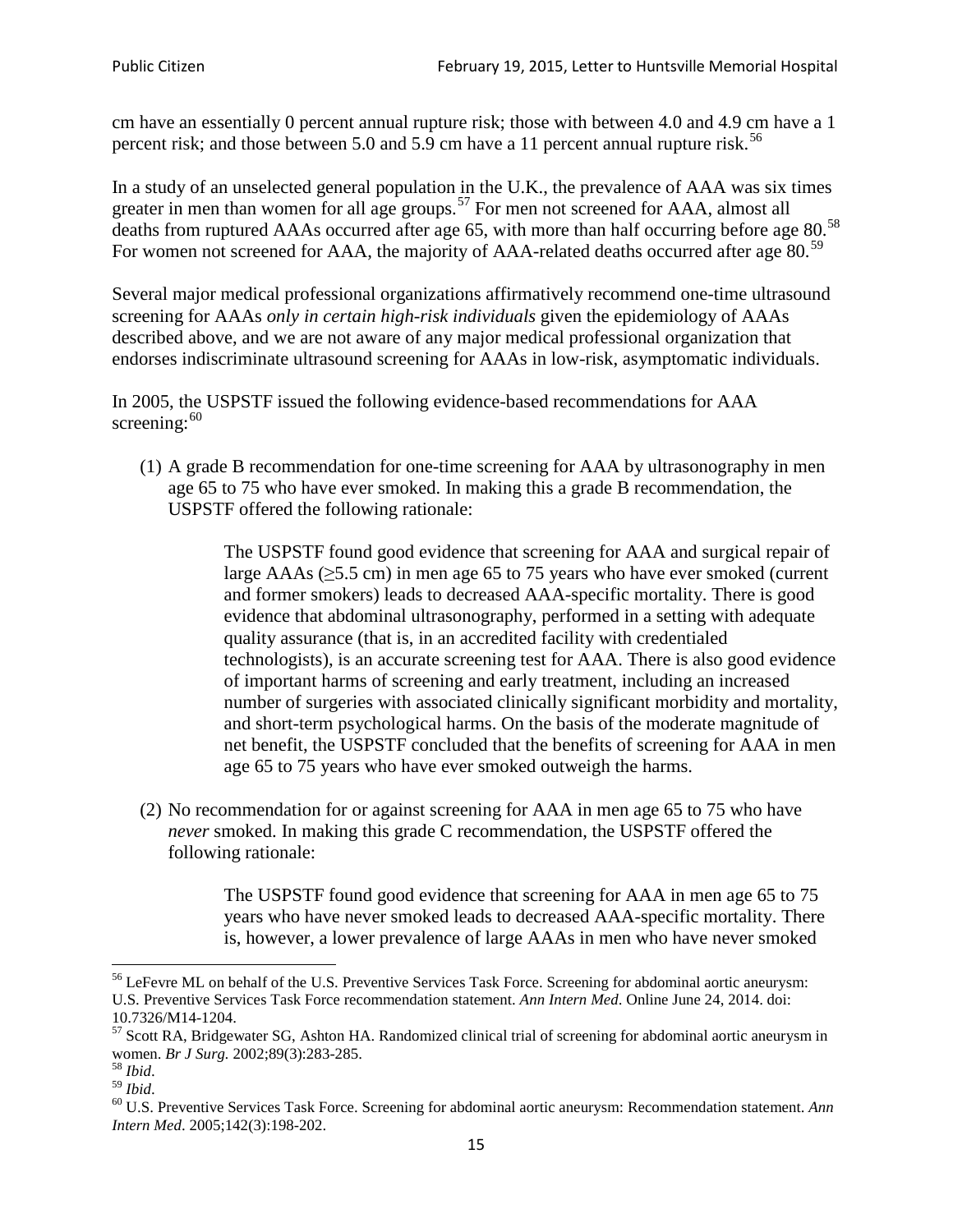compared with men who have ever smoked; thus, the potential benefit from screening men who have never smoked is small. There is good evidence that screening and early treatment lead to important harms, including an increased number of surgeries with associated clinically significant morbidity and mortality, and short-term psychological harms. The USPSTF concluded that the balance between the benefits and harms of screening for AAA is too close to make a general recommendation in this population.

(3) A grade D recommendation *against* routine screening for AAA in women. In making this a grade D recommendation, the USPSTF offered the following rationale:

> Because of the low prevalence of large AAAs in women, the number of AAArelated deaths that can be prevented by screening this population is small. There is good evidence that screening and early treatment result in important harms, including an increased number of surgeries with associated morbidity and mortality, and psychological harms. The USPSTF concluded that the harms of screening women for AAA therefore outweigh the benefits.

In June 2014, the USPSTF issued a revised recommendation statement, based on an updated review of the available evidence published between January 2004 and January 2013.<sup>[61](#page-15-0)</sup> The updated recommendations differ slightly from the 2005 recommendations and include the following: $62$ 

(1) A grade B recommendation for one-time screening for AAA with ultrasonography in men ages 65 to 75 who have ever smoked (no change from 2005). The USPSTF provided the following updated rationale for this unchanged recommendation:

> Four large, population-based, randomized, controlled trials (RCTs) show that invitation to 1-time screening for AAA is associated with reduced AAA-specific mortality in men. This benefit begins 3 years after testing and persists up to 15 years. In addition, risk reduction for AAA rupture and emergency surgery persists up to 10 to 13 years.

> In the 2 highest-quality trials, the relative reduction in AAA-specific mortality after 13 years was 42% to 66%. In the largest trial, where prevalence of AAA was approximately 5% in the screened group, screening was associated with an absolute risk reduction in death of 1.4 per 1000 men.

Abdominal aortic aneurysms are most prevalent in men who have ever smoked, occurring in approximately 6% to 7% of this population. This prevalence increases the importance of screening in these men because it maximizes the absolute benefit that could be achieved (that is, it improves the likelihood that

<span id="page-15-0"></span><sup>61</sup> Guirguis-Blake JM, Beil TL, Senger CA Whitlock EP. Ultrasonography screening for abdominal aortic aneurysms: A systematic review for the U.S. Preventive Services Task Force. *Ann Intern Med*. 2014;160(5):321- 329.

<span id="page-15-1"></span> $62$  LeFevre ML on behalf of the U.S. Preventive Services Task Force. Screening for abdominal aortic aneurysm: U.S. Preventive Services Task Force recommendation statement. *Ann Intern Med*. 2014;161(4):281-290..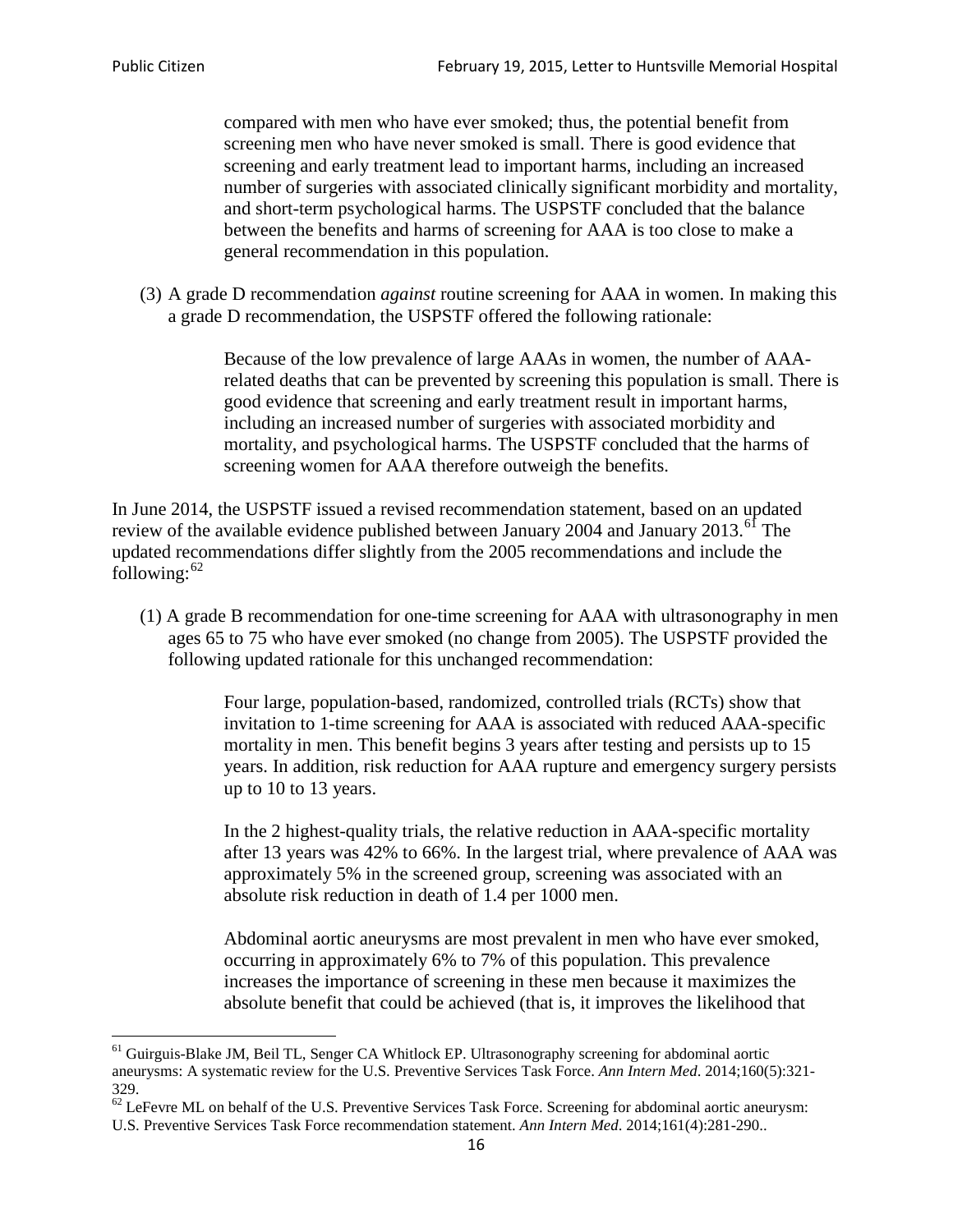men in this group will benefit from screening). Convincing evidence shows that 1-time screening with ultrasonography results in a moderate benefit in men aged 65 to 75 years who have ever smoked.

The USPSTF concluded with high certainty that screening for AAA with ultrasonography in men ages 65 to 75 who have ever smoked has a moderate net benefit.

(2) A grade C recommendation that clinicians *selectively* offer screening for AAA in men ages 65 to 75 who have never smoked rather than routinely screening all men in this group. Evidence indicates that the net benefit of screening all men ages 65 to 75 years who have never smoked is small. In determining whether this service is appropriate in individual cases, patients and clinicians should consider the balance of benefits and harms on the basis of evidence relevant to the patient's medical history, family history, other risk factors, and personal values. The USPSTF offered the following rationale for this new recommendation:

> Screening men overall reduces AAA-specific death, rupture, and emergency surgery. However, the lower prevalence of AAA in men who have never smoked (approximately 2%) substantially reduces the absolute benefit (that is, it greatly lowers the probability that men in this group will benefit from screening). Adequate evidence shows that 1-time screening for AAA with ultrasonography results in a small benefit in men aged 65 to 75 years who have never smoked.

The USPSTF also suggested the following clinical considerations with respect to this new recommendation:

Despite the demonstrated benefits of screening for AAA in men overall, the lower prevalence of AAA in male never-smokers versus male ever-smokers suggests that clinicians should consider a patient's risk factors and the potential for harm before screening for AAA rather than routinely offering screening to all male never-smokers. Important risk factors for AAA include older age and a firstdegree relative with an AAA; other risk factors include a history of other vascular aneurysms, coronary artery disease, cerebrovascular disease, atherosclerosis, hypercholesterolemia, obesity, and hypertension. Factors associated with a reduced risk for AAA include African American race, Hispanic ethnicity, and diabetes.

(3) An I statement concluding that the current evidence is insufficient to assess the balance of benefits and harms of screening for AAA in women ages 65 to 75 who have ever smoked. (An I statement means the USPSTF concludes that the current evidence is insufficient to assess the balance of benefits and harms of the service. Evidence may be lacking, of poor quality, or conflicting, and the balance of benefits and harms cannot be determined.) The USPSTF offered the following rationale for this draft statement:

> *Potential Preventable Burden.* A screening study in Sweden found that the prevalence of AAA in women aged 70 years was low (0.8%) for ever-smokers but increased to 2.0% for current smokers. A meta-analysis of individual-patient data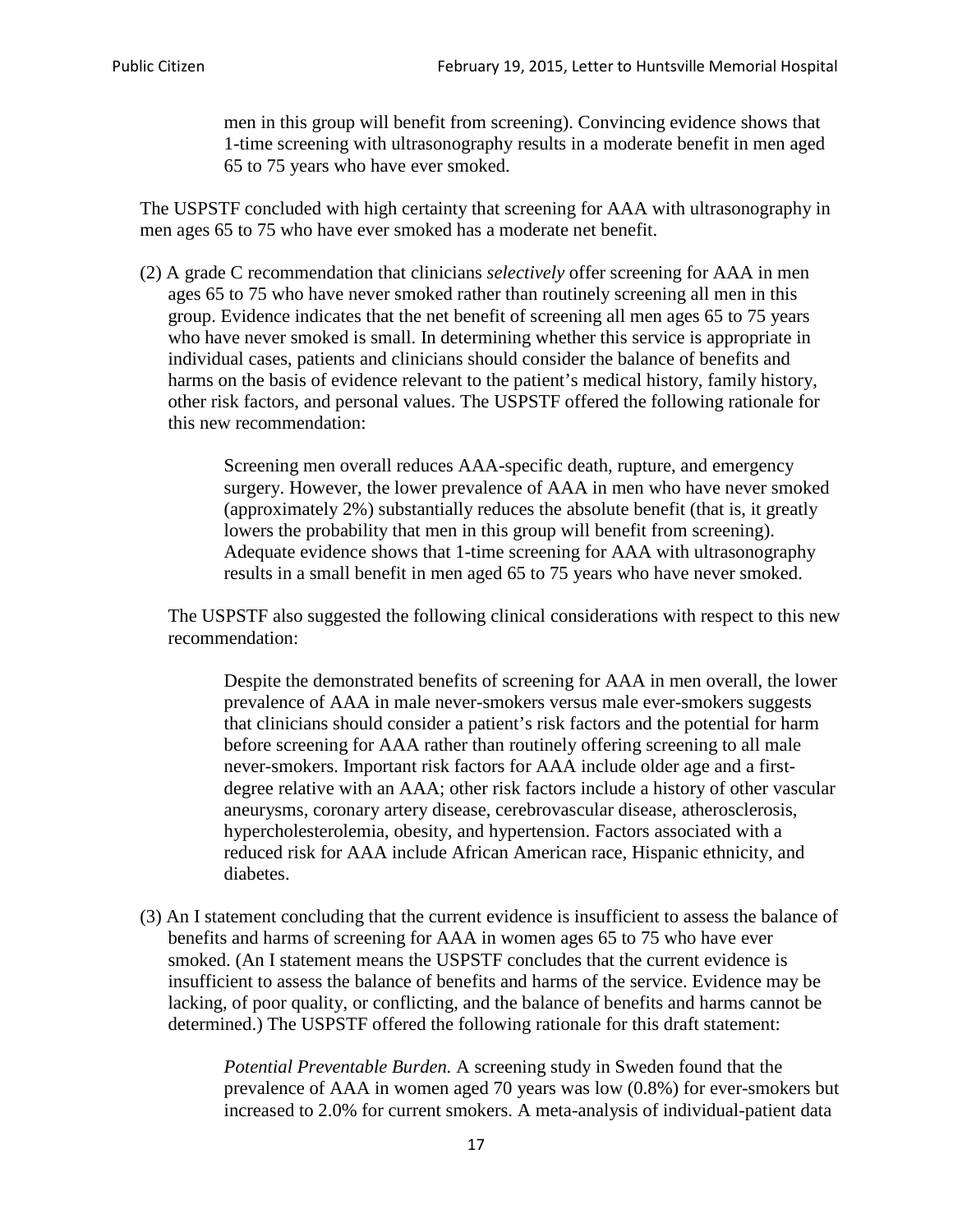found that women have a higher risk than men for AAA rupture at the same diameter (hazard ratio [HR], 3.76 [95% CI, 2.58 to 5.47]). However, AAAassociated deaths occur at an older age in women (at a time of increased competing causes of death and a declining benefit–risk ratio for operative interventions), with 70% of deaths occurring after age 80 years in women compared with fewer than 50% in men. In the only screening RCT that included women, most screen-detected AAAs in women were small (3.0 to 3.9 cm) and AAA-specific mortality was low in screened and unscreened women  $(<0.2\%)$ after 10 years.

*Potential Harms.* Four RCTs (primarily done in men) showed that screening for AAA doubled the rate of AAA-associated surgeries, largely driven by an increase in elective surgeries. Most screen-detected AAAs were below the 5.5-cm threshold for immediate repair. This finding generally results in long-term or lifelong surveillance and is probably associated with some amount of overtreatment, although the magnitude of this burden is difficult to quantify.

Most screening trials reported an associated decrease in emergency AAA repairs and a reduced 30-day mortality rate associated with emergency surgery in populations invited to screen, although mortality associated with elective surgery was not reduced. Operative mortality associated with AAAs is higher in women than in men (7% vs. 5% for open repair and 2% vs. 1% for endovascular repair, respectively).

*Costs.* In addition to the cost of ultrasonography screening (approximately \$100), the estimated potential associated cost of elective surgery to repair a screendetected AAA ranges from \$37 000 to \$43 000. Potential opportunity costs also may arise, because screening may take the place of other preventive activities that may be more beneficial to the patient.

*Current Practice.* Screening for AAA is provided as part of the "welcome-to-Medicare visit" for women who have a family history of AAA. However, the evidence is insufficient to accurately characterize current practice patterns related to screening for AAA in women.

A retrospective analysis from 2000 to 2010 used the National Inpatient Sample, a database that has a stratified 20% random sample of all nonfederal inpatient hospital admissions in the United States. This analysis found that women are more likely than men to have open surgery versus endovascular aneurysm repair (EVAR) for unruptured AAA (24% vs. 17%, respectively), potentially because of issues with access to the iliac artery (that is, smaller artery size) that may preclude endovascular management.

A retrospective review of 4026 AAA repairs in the Vascular Study Group of New England database (a voluntary registry from 30 academic and community hospitals in the 6 New England states) reported that women were more likely than men to have open surgery versus EVAR and to be older and have smaller aortic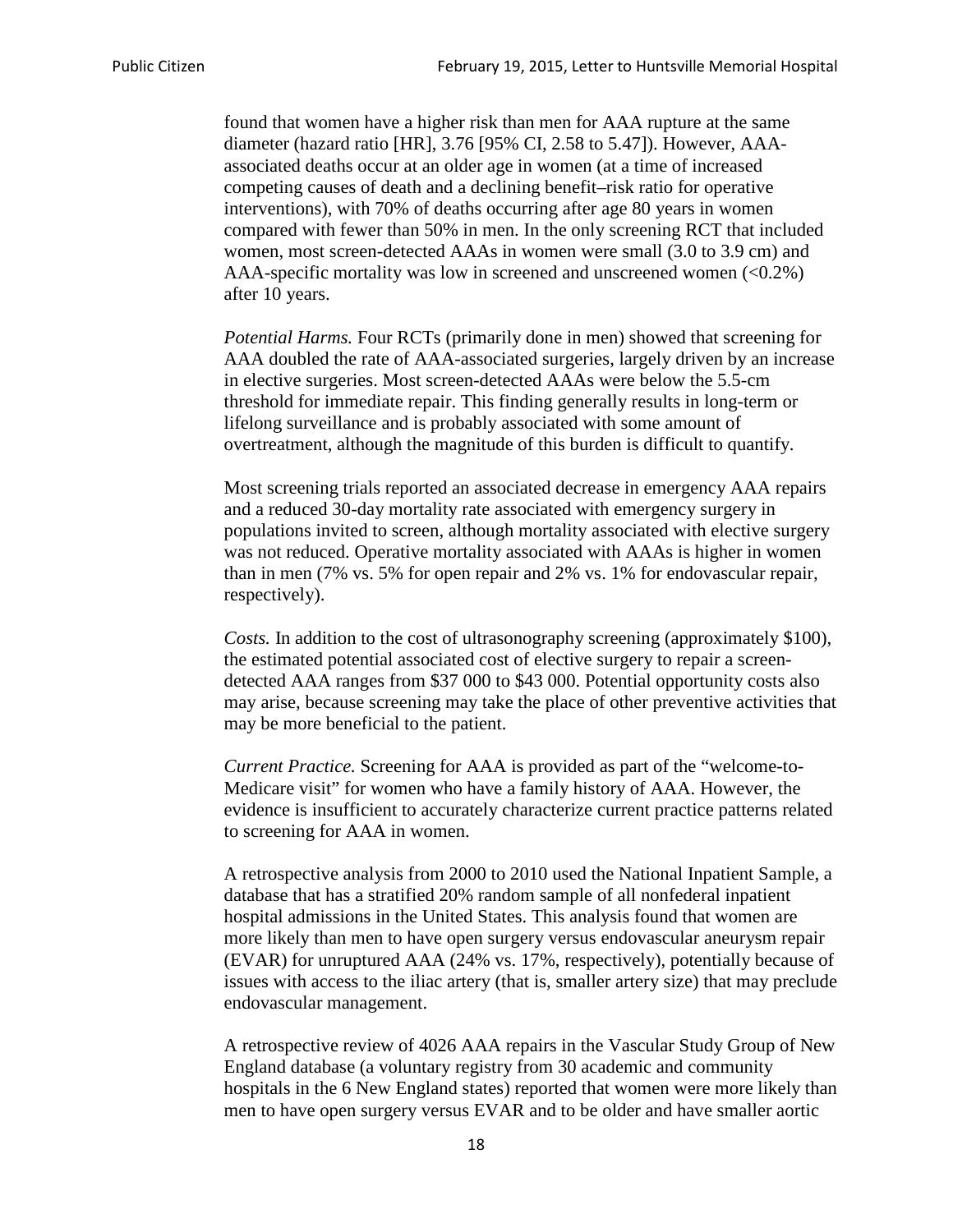diameters at the time of repair. Postoperative complications were higher in women than in men after elective EVAR or open repair, including emergency reoperations, dysrhythmias, leg ischemia or emboli, bowel ischemia, or need for discharge to another medical facility rather than home.

(4) A grade D recommendation *against* routine screening for AAA in women who have never smoked. The USPSTF offered the following rationale for this draft updated recommendation:

> The prevalence of AAA in women who have never smoked is low (0.03% to 0.60% in women aged 50 to 79 years). The evidence also shows no apparent benefit of screening for AAA in women. The USPSTF therefore concludes that adequate evidence shows that the absolute benefit of 1-time screening for AAA with ultrasonography in women who have never smoked can effectively be bounded at none or almost none.

In discussing the harms of detection and early treatment of AAAs, the USPSTF noted the following: $63$ 

In the available trials, groups invited to screening were approximately twice as likely as control groups to have any AAA surgery within 3 to 5 years, predominantly driven by an increase in elective surgeries. More than 90% of AAAs identified by screening were below the 5.5-cm threshold for immediate repair. Detecting smaller AAAs generally leads to long-term (potentially lifelong) surveillance.

A person's risk for death related to elective surgery for AAA is lower than that for death related to emergency surgery for rupture. However, the increase in the overall rates of detection and surgery in the screening groups still potentially represents a harm. A proportion of AAAs will never rupture because they do not advance or because a person dies of a competing cause.

The exact extent of overdiagnosis and overtreatment is difficult to estimate. One study from Massachusetts General Hospital reviewed 24 000 consecutive autopsies between 1952 and 1975 and found that 75% of the 473 patients who died with an undetected or unoperated AAA had a cause of death not related to the AAA (41% were >5.1 cm in diameter). Given that even elective treatment is associated with some risk for perioperative mortality, overtreatment is an important issue to consider when deciding whether to screen for this condition....

Convincing evidence shows that the harms associated with 1-time screening for AAA with ultrasonography are at least small in all populations and potentially higher in women because of their higher risk for operative mortality.

In 2011, the Society for Vascular Surgery issued a position statement on vascular screening recommending a one-time ultrasound screening for AAA for all men age 65 or older and

<span id="page-18-0"></span><sup>63</sup> *Ibid*.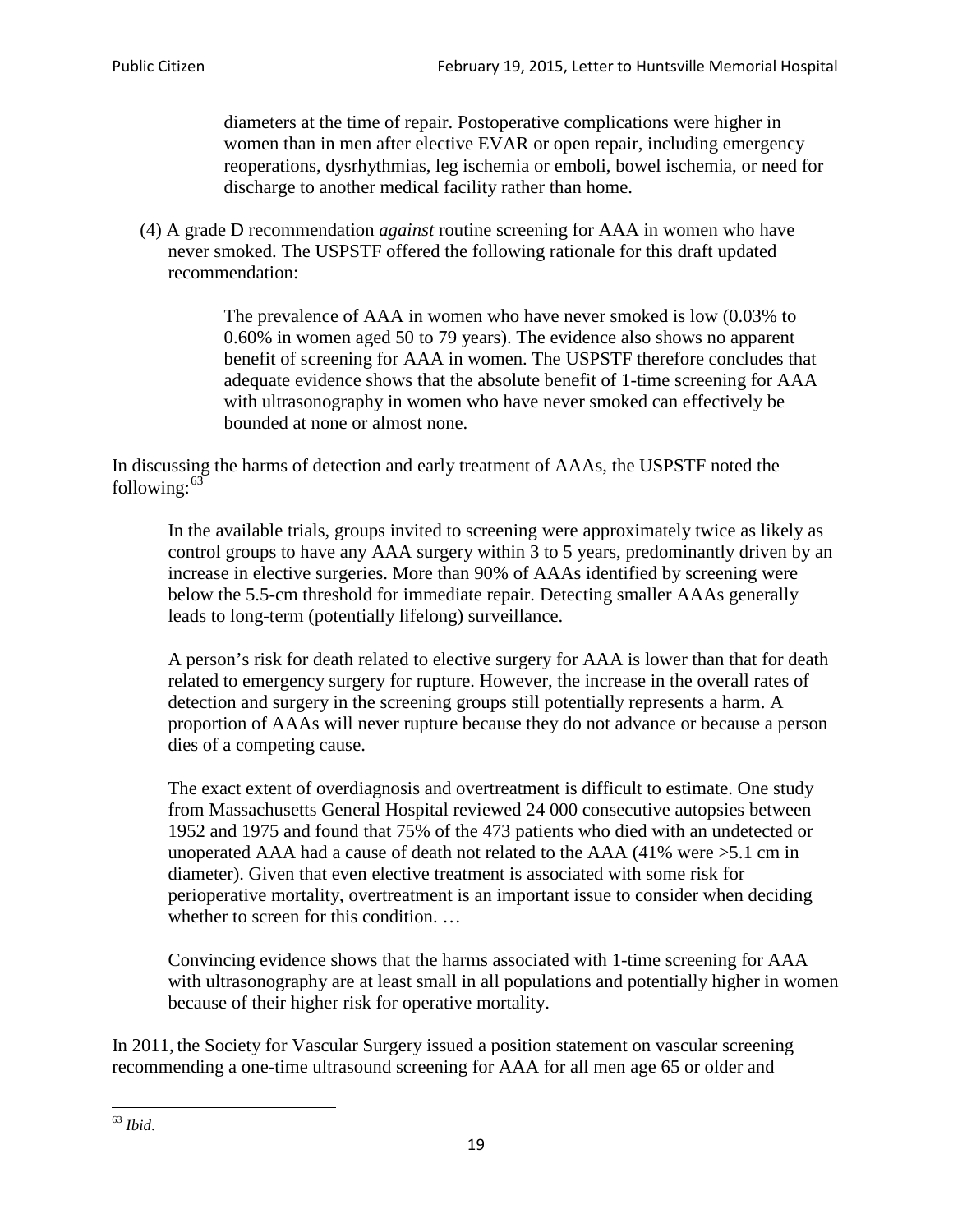screening men as early as age 55 who have a family history of AAA.<sup>[64](#page-19-0)</sup> The society also recommended one-time ultrasound screening for AAA for all women age 65 or older who have a family history of AAA or have smoked.

In 2012, the ACCF, American College of Radiology, American Institute of Ultrasound in Medicine, American Society of Echocardiography, American Society of Nephrology, Intersocietal Commission for the Accreditation of Vascular Laboratories, Society for Cardiovascular Angiography and Interventions, Society of Cardiovascular Computed Tomography, Society for Interventional Radiology, Society for Vascular Medicine, and Society for Vascular Surgery jointly issued evidence-based appropriate use criteria for noninvasive vascular testing (ultrasound and physiological testing) for a variety of possible indications.<sup>[65](#page-19-1)</sup> For each indication, these organizations classified the use of noninvasive vascular testing into one of the following three categories:

- **Appropriate:** The test is one in which the expected incremental information, combined with clinical judgment, exceeds the expected negative consequences — including the risks of the procedure itself and the downstream impact of poor test performance such as delay in diagnosis (false-negatives) or inappropriate diagnosis (false-positives) — by a sufficiently wide margin for the specific indication that the procedure is generally considered acceptable care and a reasonable approach for the indication.
- **Uncertain:** The test *may* be generally acceptable and *may* be a reasonable approach for the specific indication; uncertainty also implies that more research and/or patient information is needed to classify the indication definitively.
- **Inappropriate:** The test *is not* generally acceptable and *is not* a reasonable approach for the specific indication.

These organizations classify screening for AAA as *inappropriate* for anyone under age 65 with no history of smoking, except as noted below. They also classify such screening as *uncertain* for anyone 65 or older with no history of smoking.

These organizations did classify screening for AAA as *appropriate* for the following subgroups:

- Adults older than age 60 with a first-degree relative with an AAA.
- Adults age 65 or older who are current or former smokers.

In summary, the USPSTF and many other major medical professional organizations recommended against routine screening for AAA, or designate such screening as inappropriate for those individuals who are not at high risk for developing AAA. Screening for AAA in the

<span id="page-19-0"></span><sup>64</sup> Society for Vascular Surgery. SVS Position Statement on Vascular Screenings. January 2011. [http://www.vascularweb.org/about/positionstatements/Pages/svs-position-statement-on-vascular-screening.aspx.](http://www.vascularweb.org/about/positionstatements/Pages/svs-position-statement-on-vascular-screening.aspx) 

<span id="page-19-1"></span>Accessed August 21, 2014.<br><sup>65</sup> Mohler ER, Gornik HL, Gerhard-Herman M, et al. ACCF/ACR/AIUM/ASE/ASN/ICAVL/SCAI/SCCT/SIR/ SVM/SVS 2012 appropriate use criteria for peripheral vascular ultrasound and physiological testing part I: Arterial ultrasound and physiological testing*. J Am Coll Cardiol*. 2012;60(3):242-276.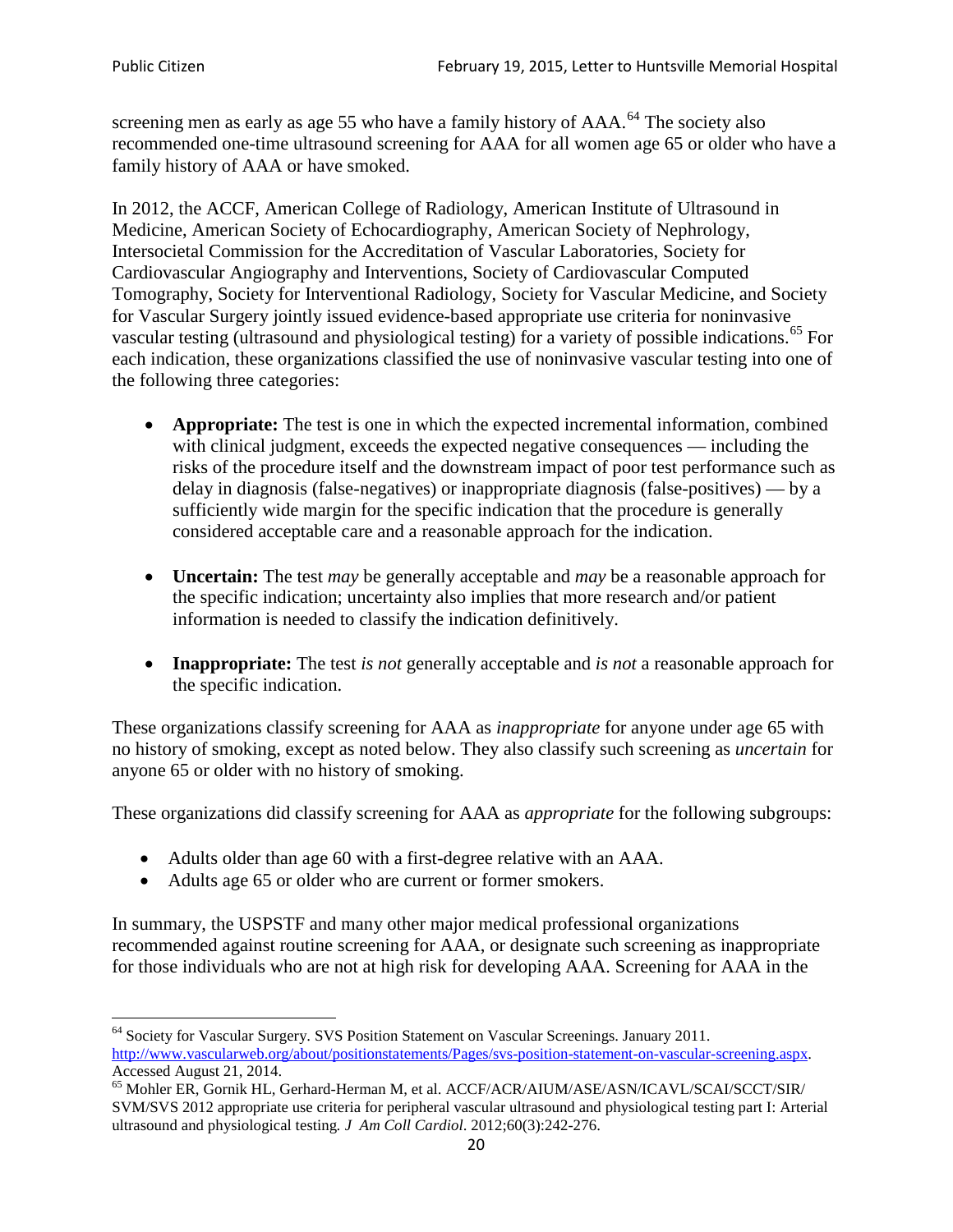general, asymptomatic population has *not* been shown to significantly improve clinical outcome and is likely to do more harm than good.

### **D. Peripheral Arterial Disease Test:**

The Life Line Screening online promotional materials state:<sup>[66](#page-20-0)</sup>

Peripheral Arterial Disease (PAD), more commonly known as hardening of the arteries, affects about eight million Americans. It is a condition in which the large and mediumsized arteries supplying blood to the legs become narrow or clogged, constricting the flow of blood. PAD is caused by atherosclerosis, a gradual process in which cholesterol and scar tissue build up, forming a substance called plaque that clogs the artery. PAD not only causes pain and disability, it also is associated with a much higher risk of heart disease. …

Peripheral Arterial Disease Screening

o A quick, easy and non-invasive procedure, PAD screening is done by using the ankle-brachial index (ABI). After removing your socks and shoes, you will have pressure cuffs placed around your upper arms and ankles. A small ultrasound device will then measure the systolic blood pressure in your limbs. …

Who should have a peripheral arterial disease screening?

• Anyone with risk factors

How often should I get a peripheral arterial disease screening?

• Annually

In 2012, the ACCF, American College of Radiology, American Institute of Ultrasound in Medicine, American Society of Echocardiography, American Society of Nephrology, Intersocietal Commission for the Accreditation of Vascular Laboratories, Society for Cardiovascular Angiography and Interventions, Society of Cardiovascular Computed Tomography, Society for Interventional Radiology, Society for Vascular Medicine, and Society for Vascular Surgery jointly issued evidence-based appropriate use criteria for noninvasive vascular testing (ultrasound and physiological testing) for a variety of possible indications. These appropriate use criteria identify the following as the only appropriate indications for lower extremity artery testing with ABI: patients with diminished pulses, femoral bruit, age greater than 50 with diabetes or smoking, or age greater than 70, which is consistent with ACC/AHA PAD guidelines. The evaluation with ABI for those younger than 50 and those with diabetes was classified as uncertain.<sup>[67](#page-20-1)</sup>

<span id="page-20-0"></span><sup>&</sup>lt;sup>66</sup> Life Line Screening. Peripheral arterial disease screening. [http://www.lifelinescreening.com/What-We-Do/What-](http://www.lifelinescreening.com/What-We-Do/What-We-Screen-For/Peripheral-Arterial-Disease)[We-Screen-For/Peripheral-Arterial-Disease.](http://www.lifelinescreening.com/What-We-Do/What-We-Screen-For/Peripheral-Arterial-Disease) Accessed January 9, 2015.<br><sup>67</sup> Mohler ER, Gornik HL, Gerhard-Herman M, et al. ACCF/ACR/AIUM/ASE/ASN/ICAVL/SCAI/SCCT/SIR/

<span id="page-20-1"></span>SVM/SVS 2012 appropriate use criteria for peripheral vascular ultrasound and physiological testing part I: Arterial ultrasound and physiological testing. *J Am Coll Cardiol*. 2012;60(3):242-276.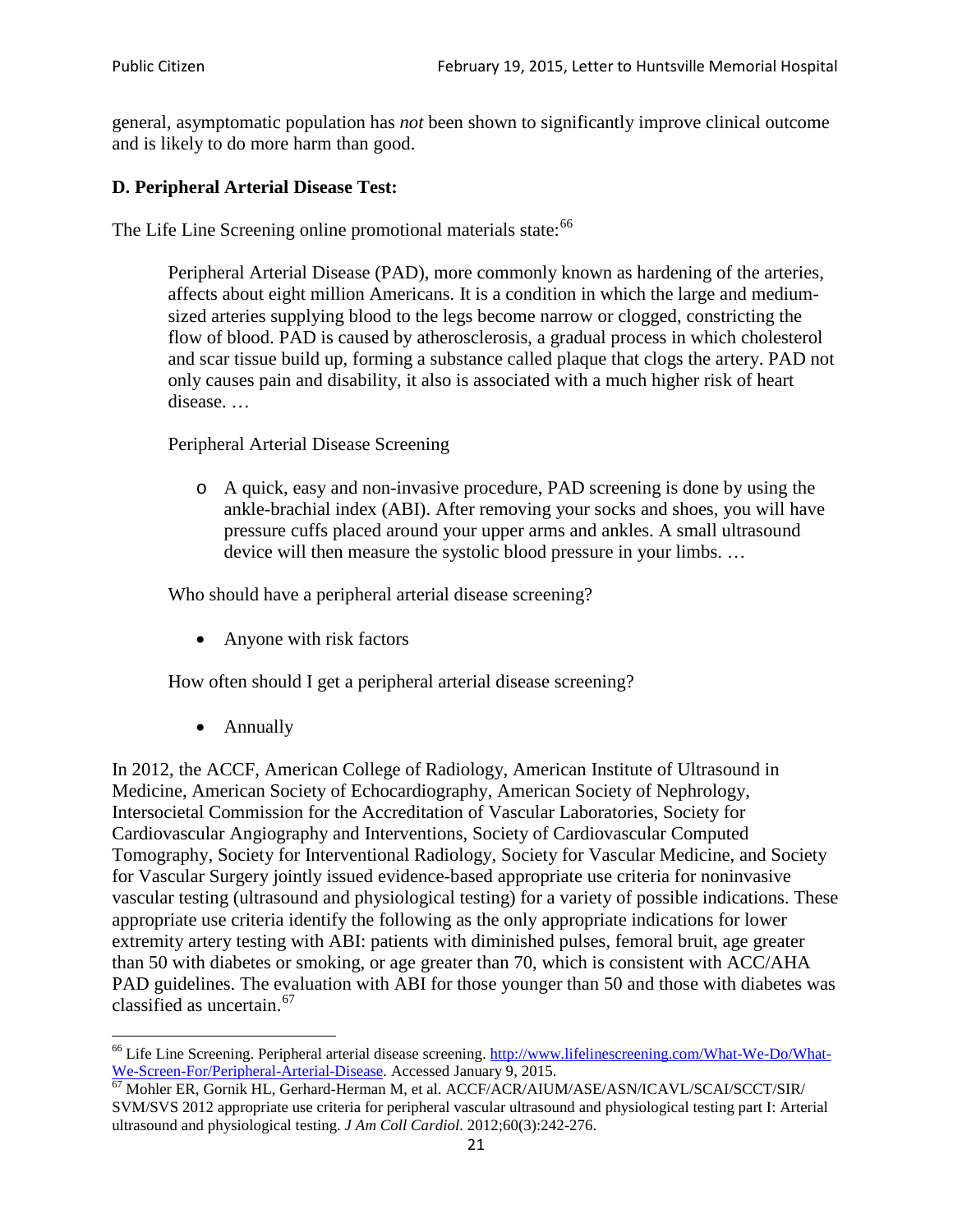In 2013, the USPSTF, based on a systematic review of the scientific literature,<sup>[68](#page-21-0)</sup> issued a grade I statement on ABI testing, concluding that the current evidence is *insufficient* to assess the balance of benefits and harms of screening for peripheral artery disease and cardiovascular disease risk assessment with ABI in adults.<sup>[69](#page-21-1)</sup> In making this statement, the USPSTF noted the following regarding its assessment of the possible benefits and harms of ABI screening:

#### **Benefits of Detection and Early Treatment**

The USPSTF found no evidence that screening for and treatment of PAD in asymptomatic patients leads to clinically important benefits. It also reviewed the potential benefits of adding the ABI to the Framingham Risk Score (FRS) and found evidence that this results in some patient risk reclassification; however, how often the reclassification is appropriate or whether it results in improved clinical outcomes is not known.

Determining the overall benefit of ABI testing requires not only evidence on appropriate risk reclassification but also evidence that this reclassification leads to treatments shown to improve clinical outcomes. One randomized trial found that aspirin did not reduce [cardiovascular disease] events in patients with a low ABI. No studies assessed the effect of lipid-lowering therapy or other cardiovascular risk reduction interventions in patients with asymptomatic PAD and no known diagnosis of [cardiovascular disease] or diabetes. The USPSTF found inadequate evidence that early treatment of screen-detected PAD leads to improvement in clinical outcomes.

#### **Harms of Detection and Early Treatment**

The USPSTF found no studies addressing the magnitude of harms of screening for PAD with the ABI; however, the direct harms to the patient of screening itself, beyond the time needed for the test, are probably minimal. Other harms resulting from testing may include false-positive results, exposure to gadolinium or contrast dye if magnetic resonance angiography (MRA) or computed tomography angiography (CTA) is used to confirm diagnosis, anxiety, labeling, and opportunity costs.

The USPSTF found inadequate evidence on the harms of early treatment of screendetected PAD. One study showed that low-dose aspirin treatment in asymptomatic patients with a low ABI may increase bleeding. Additional harms associated with treatment include use of unnecessary medications (or higher doses) and their resulting adverse effects and discontinuation of medications known to be effective in patients with established coronary artery disease (CAD) if the patient is reclassified to a lower risk category on the basis of a normal ABI.

We are not aware of any major medical professional organization that endorses such screening for peripheral vascular disease with ABI in the general asymptomatic population.

Moreover, treatment benefits for asymptomatic individuals with screen-detected PAD are not well established, and there appear to be no studies that directly assess the impact of screening

<span id="page-21-0"></span><sup>&</sup>lt;sup>68</sup> Lin JS, Olson CM, Johnson ES, Whitlock EP. The ankle-brachial index for peripheral artery disease screening and cardiovascular disease prediction among asymptomatic adults: A systematic evidence review for the U.S. Preventive Services Task Force. *Ann Intern Med.* 2013;159(5):333-341.<br><sup>69</sup> Moyer VA, U.S. Preventive Services Task Force. Screening for peripheral artery disease and cardiovascular

<span id="page-21-1"></span>disease risk assessment with the ankle–brachial index in adults: U.S. Preventive Service Task Force recommendation statement. *Ann Intern Med.* 2013;159(5):342-348.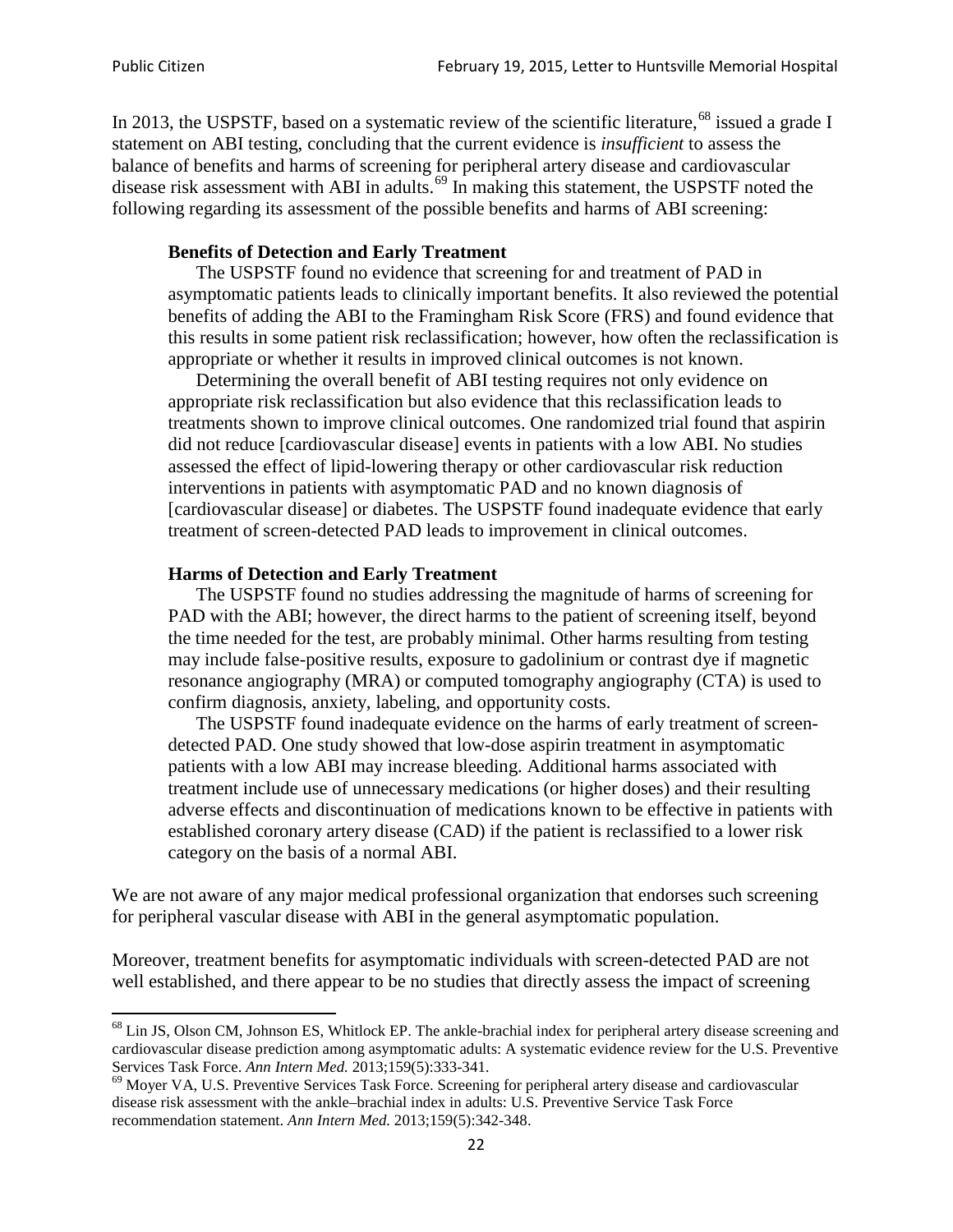unselected adults (or generally asymptomatic adults) with ABI on cardiovascular disease or PAD health outcomes.<sup>[70](#page-22-0)</sup>

### **E. Osteoporosis Screening/Bone Density Test**

The Life Line Screening online promotional materials state: $71$ 

Osteoporosis is a disease in which bone becomes extremely fragile. Bone is a complex living tissue that can be weakened by poor diet and lack of exercise.

As we age, bones begin to break down faster than new bone can be formed. Osteoporosis removes minerals from bones until they become so weak and brittle that they fracture very easily. Actions such as bending to pick up a newspaper, lifting a vacuum, or even coughing can cause a fracture. Some fractures, such as hip fractures, may require hospitalization or major surgery, and may result in disability or even death.

Screening for Osteoporosis

• An easy and painless procedure, an osteoporosis screening requires you to place your foot in an ultrasound device called a bone densitometer. This device then measures the bone mineral density [BMD] of your heel. The heel is measured because its bone is similar to that found in the hip, where fractures most often occur. …

Who should have an Osteoporosis screening?

• Anyone who has the risk factors associated with the disease ...

How often should I get an Osteoporosis screening?

• Annually

Several major medical professional organizations affirmatively recommend screening for osteoporosis in *certain high-risk individuals*, but we are not aware of any major medical professional organization that endorses such screening *annually* for any group of individuals.

In 2008, the American College of Physicians issued the following evidence-based recommendation for osteoporosis screening in men: $^{72}$  $^{72}$  $^{72}$ 

(1) Clinicians should periodically perform individualized assessment of risk factors for osteoporosis in older men (Grade: strong recommendation; moderate-quality evidence).

<span id="page-22-0"></span><sup>70</sup> [Lin JS,](http://www.ncbi.nlm.nih.gov/pubmed?term=Lin%20JS%5BAuthor%5D&cauthor=true&cauthor_uid=24156115) [Olson CM,](http://www.ncbi.nlm.nih.gov/pubmed?term=Olson%20CM%5BAuthor%5D&cauthor=true&cauthor_uid=24156115) [Johnson ES,](http://www.ncbi.nlm.nih.gov/pubmed?term=Johnson%20ES%5BAuthor%5D&cauthor=true&cauthor_uid=24156115) et al. *The Ankle Brachial Index for Peripheral Artery Disease Screening and Cardiovascular Disease Prediction in Asymptomatic Adults: A Systematic Evidence Review for the U.S. Preventive Services Task Force*. Rockville, MD: Agency for Healthcare Research and Quality; 2013.<br>http://www.ncbi.nlm.nih.gov/books/NBK164524. Accessed December 29, 2014.

<span id="page-22-1"></span> $\frac{1}{71}$  Life Line Screening. Osteoporosis screening/bone density test. [http://www.lifelinescreening.com/What-We-](http://www.lifelinescreening.com/What-We-Do/What-We-Screen-For/Osteoporosis)[Do/What-We-Screen-For/Osteoporosis.](http://www.lifelinescreening.com/What-We-Do/What-We-Screen-For/Osteoporosis) Accessed January 9, 2015. <sup>72</sup> Qaseem A, Snow V, Shekelle P, et al. Screening for osteoporosis in men: A clinical practice guideline from the

<span id="page-22-2"></span>American College of Physicians. *Ann Intern Med*. 2008;148(9):680-4.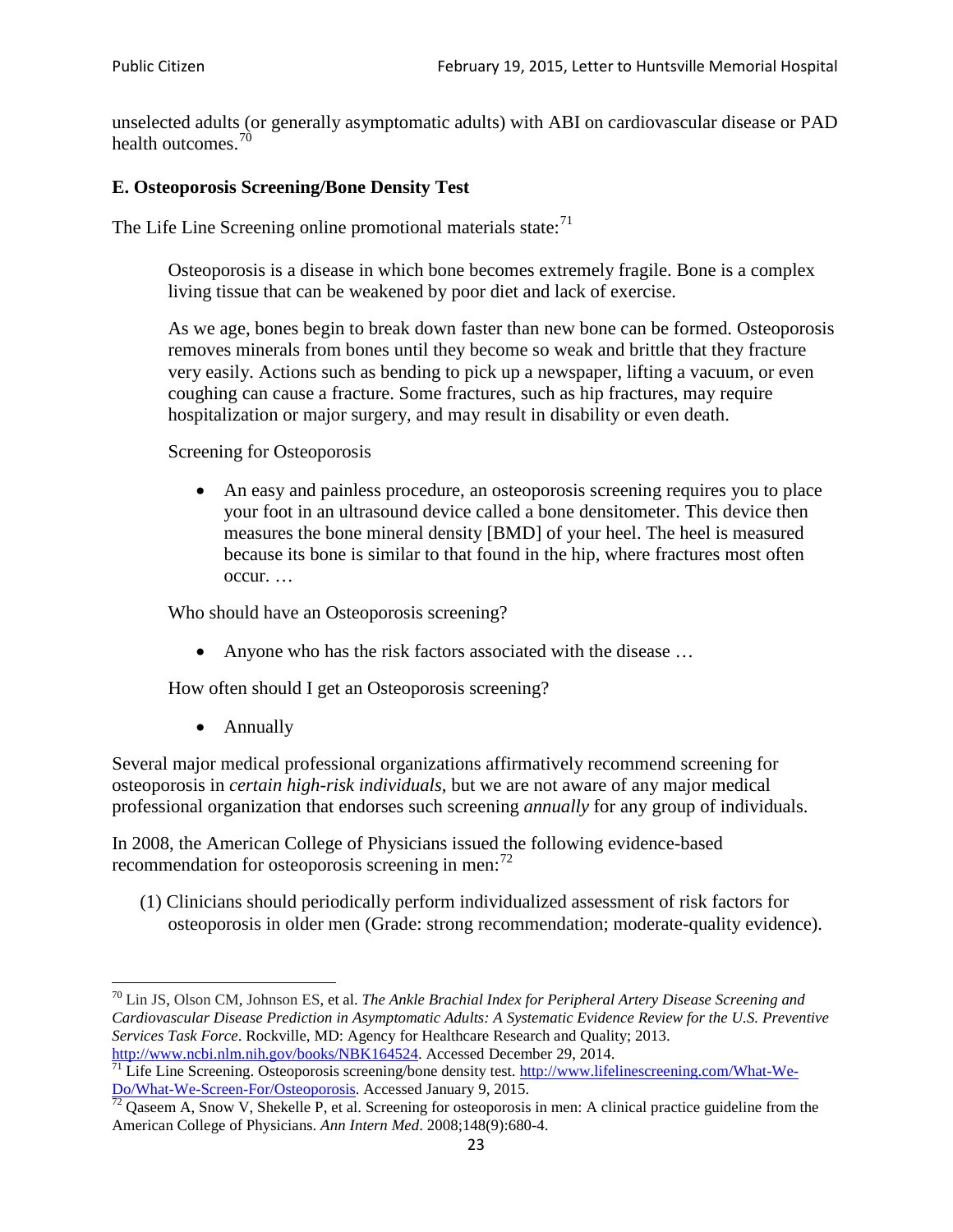A careful assessment of risk for osteoporosis in men is important. The appropriate age to start risk assessment is uncertain. However, by age 65 years, at least 6% of men have DXA [dual-energy X-ray absorptiometry]-determined osteoporosis, therefore, assessment of risk factors before this age is reasonable. Factors that increase the risk for osteoporosis in men include age (>70 years), low body weight (body mass index <20 to 25 kg/m2), weight loss  $\langle$  >10% [compared with the usual young or adult weight or weight loss in recent years]), physical inactivity (participates in no physical activities on a regular basis [walking, climbing stairs, carrying weights, housework, or gardening]), corticosteroid use, androgen deprivation therapy, and previous fragility fracture. Risk assessments should be updated periodically for men who choose not to be screened.

(2) Clinicians should obtain DXA for men who are at increased risk for osteoporosis and are candidates for drug therapy (Grade: strong recommendation; moderate-quality evidence).

Bone density measurement with DXA is the accepted reference standard for diagnosing osteoporosis in men. Men who are at increased risk for osteoporosis are candidates for DXA. Little evidence about alternatives to DXA exists. The 2 most studied methods are quantitative ultrasonography (usually of the calcaneus) and the OST [Osteoporosis Self-Assessment Tool]. Available evidence indicates that neither alternative is sufficiently sensitive or specific at predicting DXA-determined bone mass to be recommended as a substitute for DXA. Although 1 study has demonstrated a strong relationship between calcaneal ultrasonography and subsequent fracture, until treatment trials establish the effectiveness of therapy for osteoporosis diagnosed by ultrasonography rather than DXA, the role of ultrasonography in initiating therapy remains uncertain. No studies have evaluated the optimal intervals for repeated screening by using BMD measurement with DXA.

The evidence review showed that calcaneal ultrasonography predicts DXA-determined osteoporosis only modestly well. However, more important, it was a strong predictor of fracture in men. This may be because ultrasonography identifies other bone properties, such as bone quality, which may not be identified on DXA. Because treatment trials have not measured the effectiveness of therapy for osteoporosis diagnosed by ultrasonography rather than DXA, the role of ultrasonography in diagnosis remains uncertain.

In 2011, the USPSTF issued the following updated evidence-based recommendations for osteoporosis screening:<sup>[73](#page-23-0)</sup>

(1) A grade B recommendation for screening for osteoporosis in women aged 65 years or older and in younger women whose fracture risk is equal to or greater than that of a 65 year-old white woman who has no additional risk factors. In making this a grade B recommendation, the USPSTF offered the following rationale:

> No controlled studies have evaluated the effect of screening for osteoporosis on fracture rates or fracture-related morbidity or mortality.

<span id="page-23-0"></span><sup>&</sup>lt;sup>73</sup> U.S. Preventive Services Task Force. Screening for osteoporosis: U.S. Preventive Services Task Force recommendation statement. *Ann Intern Med*. 2011;154(5):356-364.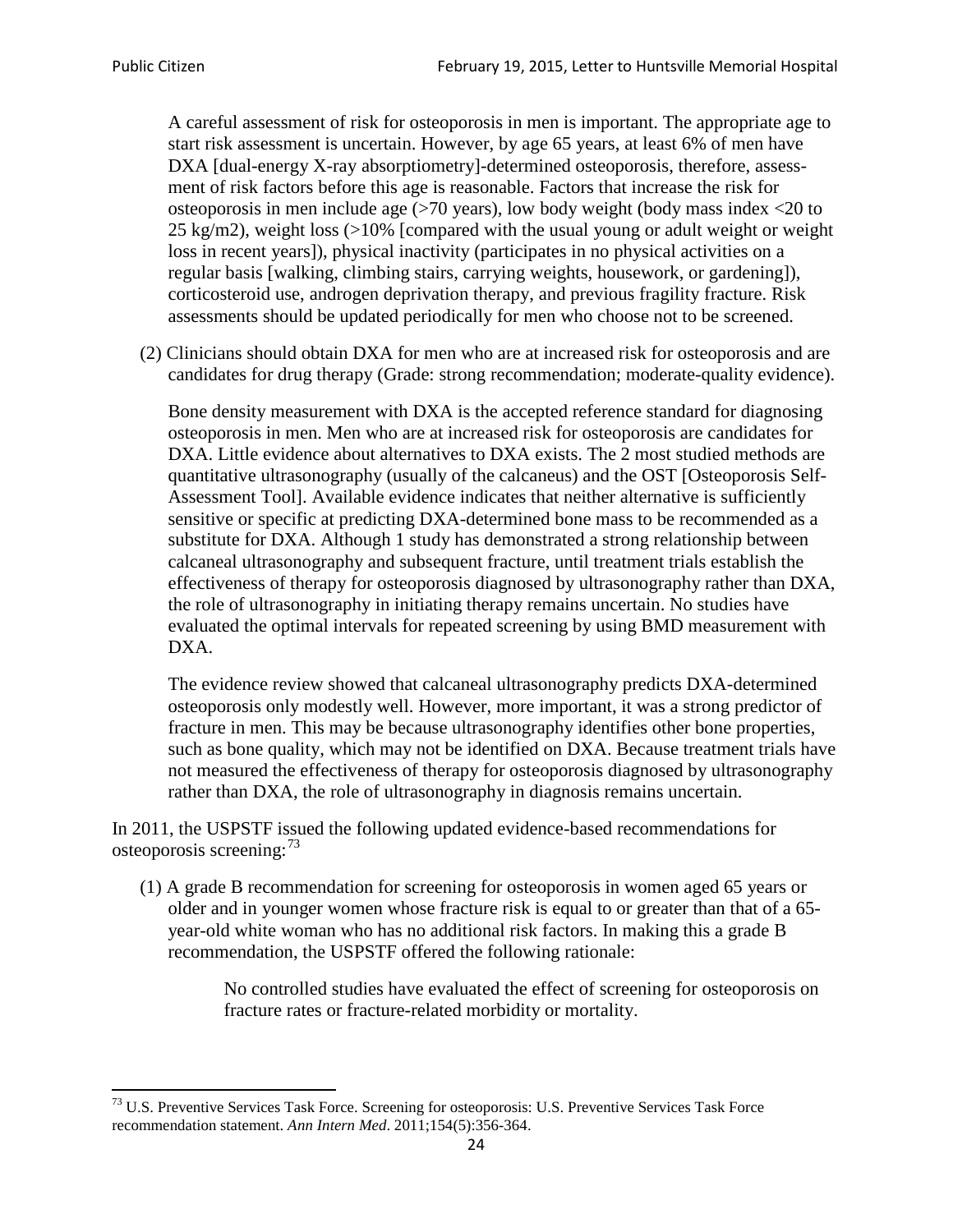In postmenopausal women who have no previous osteoporotic fractures, the USPSTF found convincing evidence that drug therapies reduce the risk for fractures. In women aged 65 years or older and in younger women whose fracture risk is equal to or greater than that of a 65-year-old white woman who has no additional risk factors, the USPSTF judged that the benefit of treating screeningdetected osteoporosis is at least moderate.

(2) An I statement concluding that the current evidence is insufficient to assess the balance of benefits and harms of screening for osteoporosis in men.

> Because of the lack of relevant studies, the USPSTF found inadequate evidence that drug therapies reduce the risk for fractures in men who have no previous osteoporotic fractures. The USPSTF identified the absence of randomized trials of primary fracture prevention in men who have osteoporosis as a critical gap in the evidence.

The USPSTF concludes that for men, evidence of the benefits of screening for osteoporosis is lacking and the balance of benefits and harms cannot be determined.

In discussing how often women should be screened for osteoporosis, the USPSTF noted the following: $74$ 

The potential value of rescreening women whose initial screening test did not detect osteoporosis is to improve fracture risk prediction. Evidence is lacking about optimal intervals for repeated screening and whether repeated screening is necessary in a woman with normal BMD. Because of limitations in the precision of testing, a minimum of 2 years may be needed to reliably measure a change in BMD; however, longer intervals may be necessary to improve fracture risk prediction. A prospective study of 4124 women aged 65 years or older found that neither repeated BMD measurement nor the change in BMD after 8 years was more predictive of subsequent fracture risk than the original measurement.

In 2012, the American College of Obstetricians and Gynecologists (ACOG) issued the following updated evidence-based recommendations on screening women for osteoporosis:<sup>[75](#page-24-1)</sup>

Bone density screening for women should begin at age 65 years. DXA absorptiometry screening can be used selectively for women younger than 65 years if they are postmenopausal and have other significant risk factors for osteoporosis or fracture.

Regarding how often women should be screened for osteoporosis, the ACOG recommended the following: $^{76}$  $^{76}$  $^{76}$ 

(1) In the absence of new risk factors, DXA screening should not be performed more frequently than every 2 years.

<span id="page-24-2"></span><span id="page-24-1"></span><span id="page-24-0"></span><sup>74</sup> *Ibid.* <sup>75</sup> American College of Obstetricians and Gynecologists. Osteoporosis. September 17, 2012. [http://www.guideline.gov/content.aspx?id=38413#Section420.](http://www.guideline.gov/content.aspx?id=38413#Section420) Accessed January 7, 2015.<br><sup>76</sup> *Ibid.*